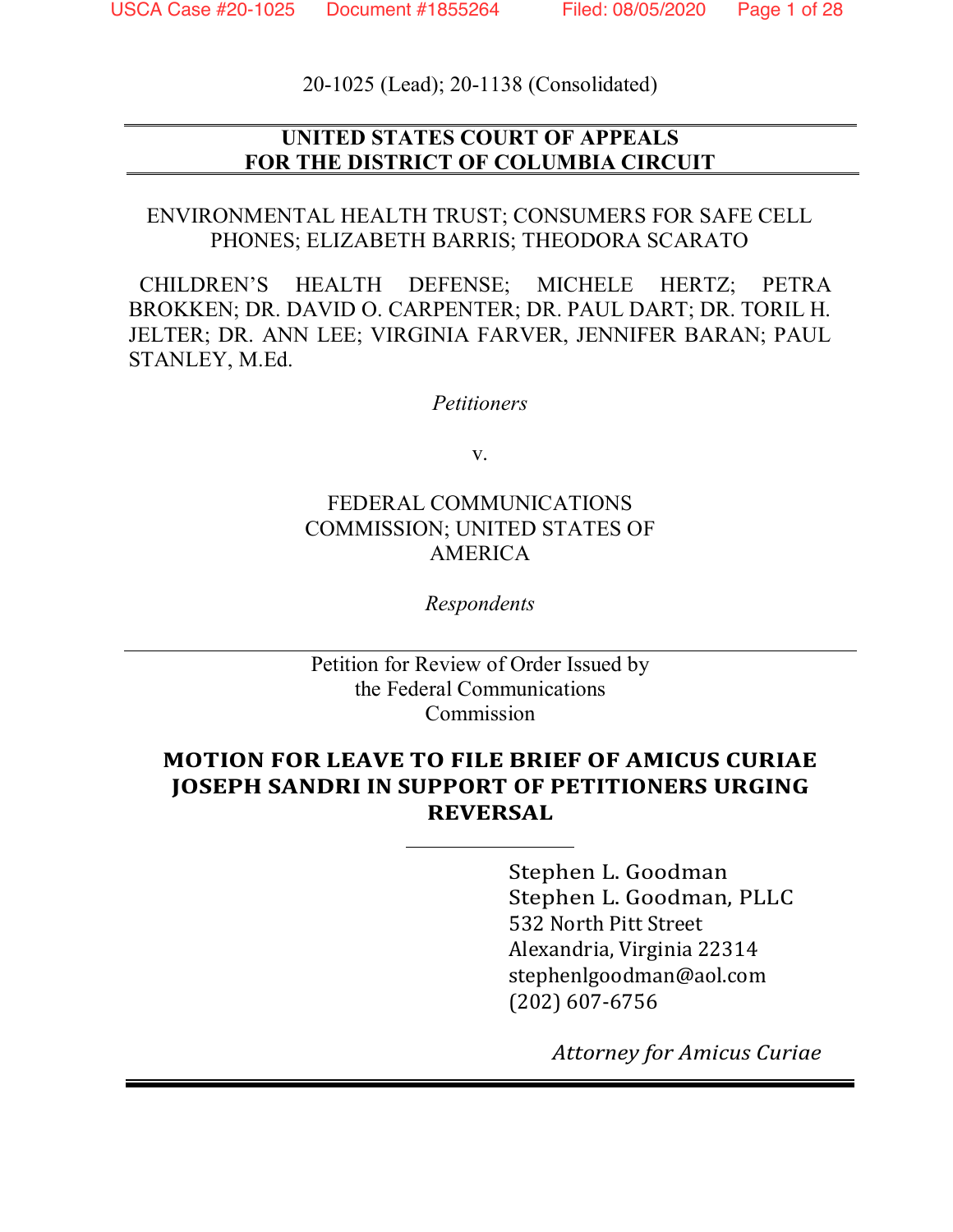Pursuant to Federal Rule of Appellate Procedure and Circuit Rule 29(b), Joseph Sandri respectfully requests leave to file the following brief in support of Petitioners in the above-captioned matter. In support of that motion, amicus would show the following:

1. The Federal Communications Commission ("FCC") conducted a rulemaking proceeding to reassess its 1996 safety regulations that limit consumers' and the general public's exposure levels to radiofrequency and electromagnetic fields ("RF/EMF") emitted from wireless devices and equipment. The Commission declined to modify those regulations, despite the fact that Petitioners and others submitted extensive research, peer-reviewed studies, and comments during the FCC's reassessment of its 1996 safety regulations.

2. Those submissions, along with studies conducted by other federal agencies, reflect research completed since 1996, and demonstrate significant health and environmental risks of RF/EMF that the FCC's now outdated regulations obviously could not have been taken into account in the 1996 rules that predated those studies. Amicus will address these studies and their relevance to the FCC's proceeding. The FCC's decision not to amend the RF/EMF exposure regulations was thus arbitrary and capricious in failing to address this relevant

2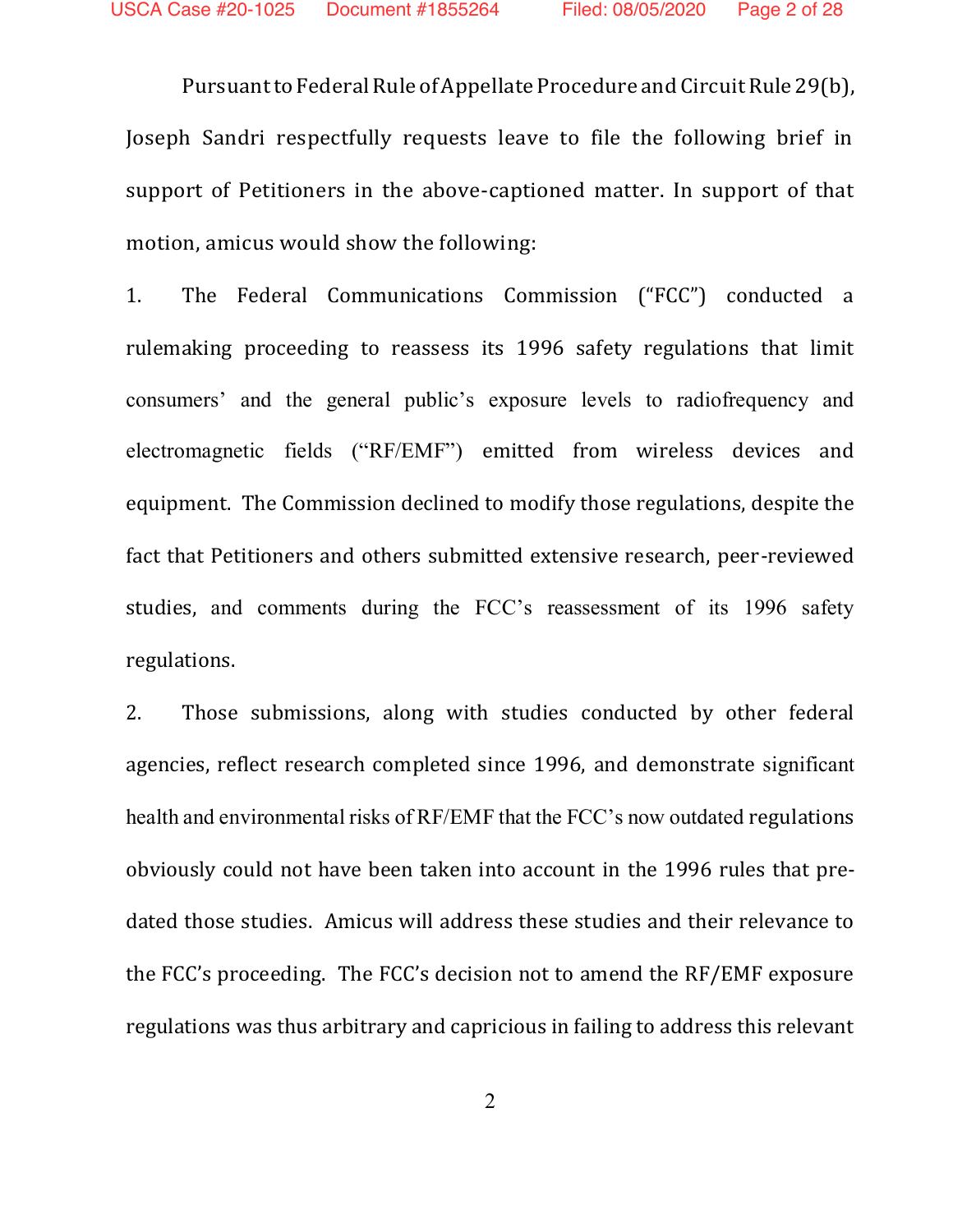information.

Accordingly, amicus curiae Joseph Sandri respectfully requests leave to file the enclosed amicus curiae brief in support of Petitioners and urging reversal.

Respectfully submitted,

*/s/ Stephen L. Goodman* Stephen L. Goodman Stephen L. Goodman, PLLC 532 North Pitt Street Alexandria, Virginia 22314 stephenlgoodman@aol.com

*Counsel for Amicus Curiae*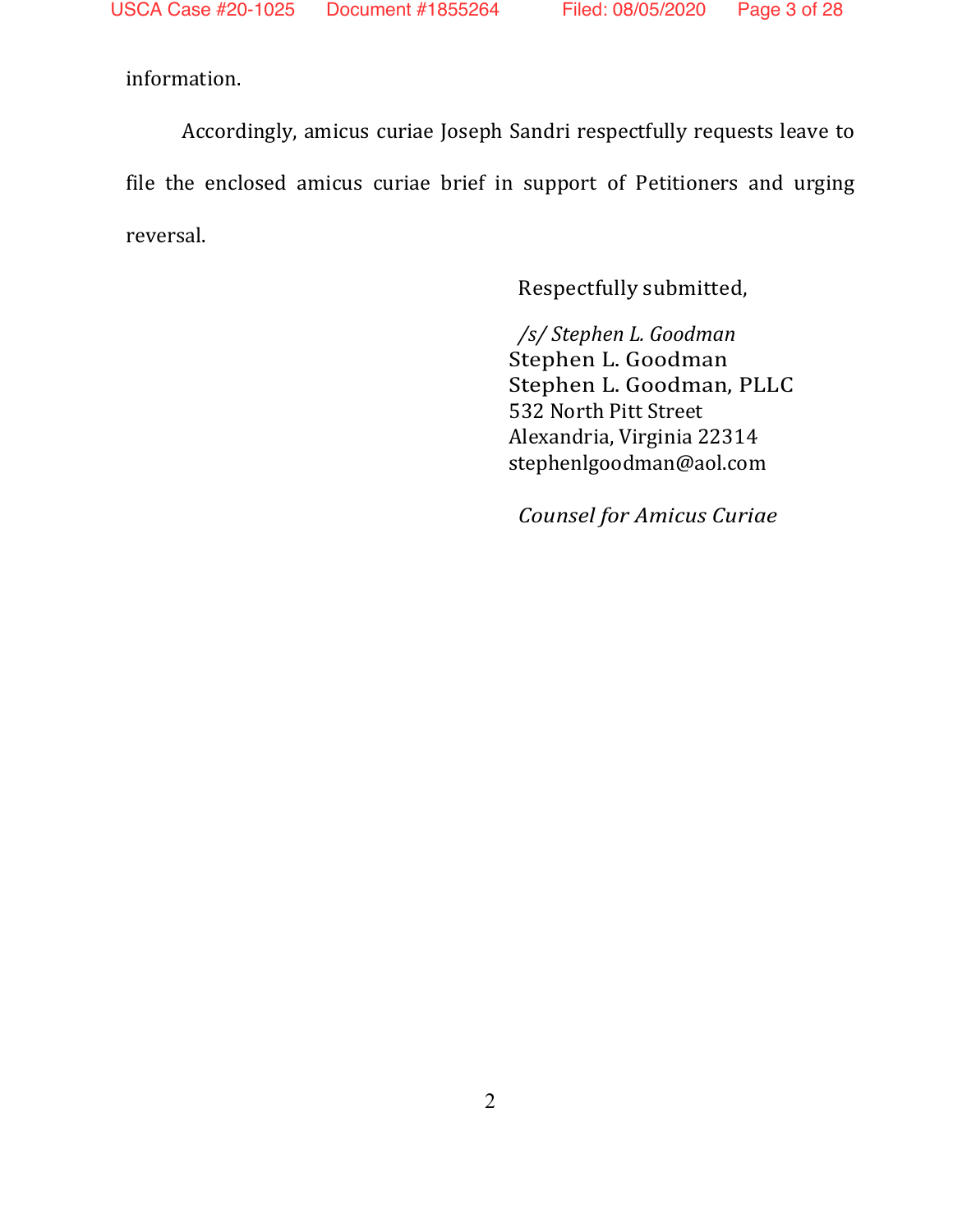#### **CERTIFICATE OF SERVICE**

I hereby certify that on August 5, 2020, I electronically filed the foregoing with the Clerk of the Court for the United States Court of Appeals for the District of Columbia Circuit using the CM/ECF system, which will send notice of such filing to all counsel who are registered CM/ECF users.

*/s/ Stephen L. Goodman*

**Stephen L. Goodman**

#### **CERTIFICATE OF COMPLIANCE**

This brief complies with the type-volume limitation of Rule 29(d) of the Federal Rules of Appellate Procedure because this brief contains 209 words, in compliance with Federal Rules of Appellate Procedure 27(d).

This motion complies with the typeface and type-style requirements of Federal Rules of Appellate Procedure 32(a)(5) and 32(a)(6) because the motion has been prepared using Microsoft Word 2010 in 14-point Cambria font, which is a proportionately spaced typeface.

*/s/ Stephen L. Goodman*

**Stephen L. Goodman**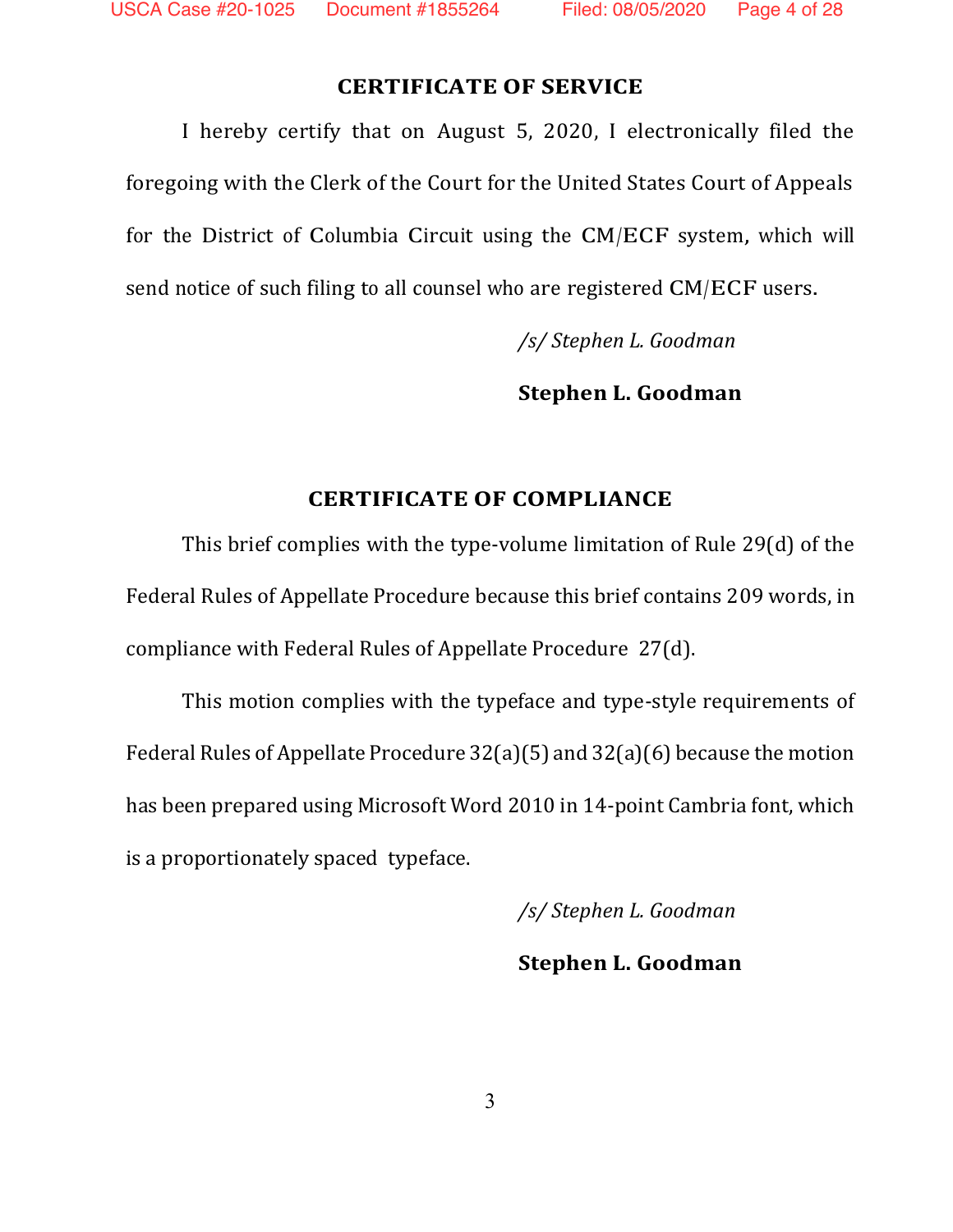20-1025 (Lead); 20-1138 (Consolidated)

### **UNITED STATES COURT OF APPEALS FOR THE DISTRICT OF COLUMBIA CIRCUIT**

ENVIRONMENTAL HEALTH TRUST; CONSUMERS FOR SAFE CELL PHONES; ELIZABETH BARRIS; THEODORA SCARATO

CHILDREN'S HEALTH DEFENSE; MICHELE HERTZ; PETRA BROKKEN; DR. DAVID O. CARPENTER; DR. PAUL DART; DR. TORIL H. JELTER; DR. ANN LEE; VIRGINIA FARVER, JENNIFER BARAN; PAUL STANLEY, M.Ed.

*Petitioners*

v.

### FEDERAL COMMUNICATIONS COMMISSION; UNITED STATES OF AMERICA

*Respondents*

Petition for Review of Order Issued by the Federal Communications Commission

### **BRIEF OF AMICUS CURIAE JOSEPH SANDRI IN SUPPORT OF PETITIONERS URGING REVERSAL**

Stephen L. Goodman Stephen L. Goodman, PLLC 532 North Pitt Street Alexandria, Virginia 22314 stephenlgoodman@aol.com (202) 607-6756

*Attorney for Amicus Curiae*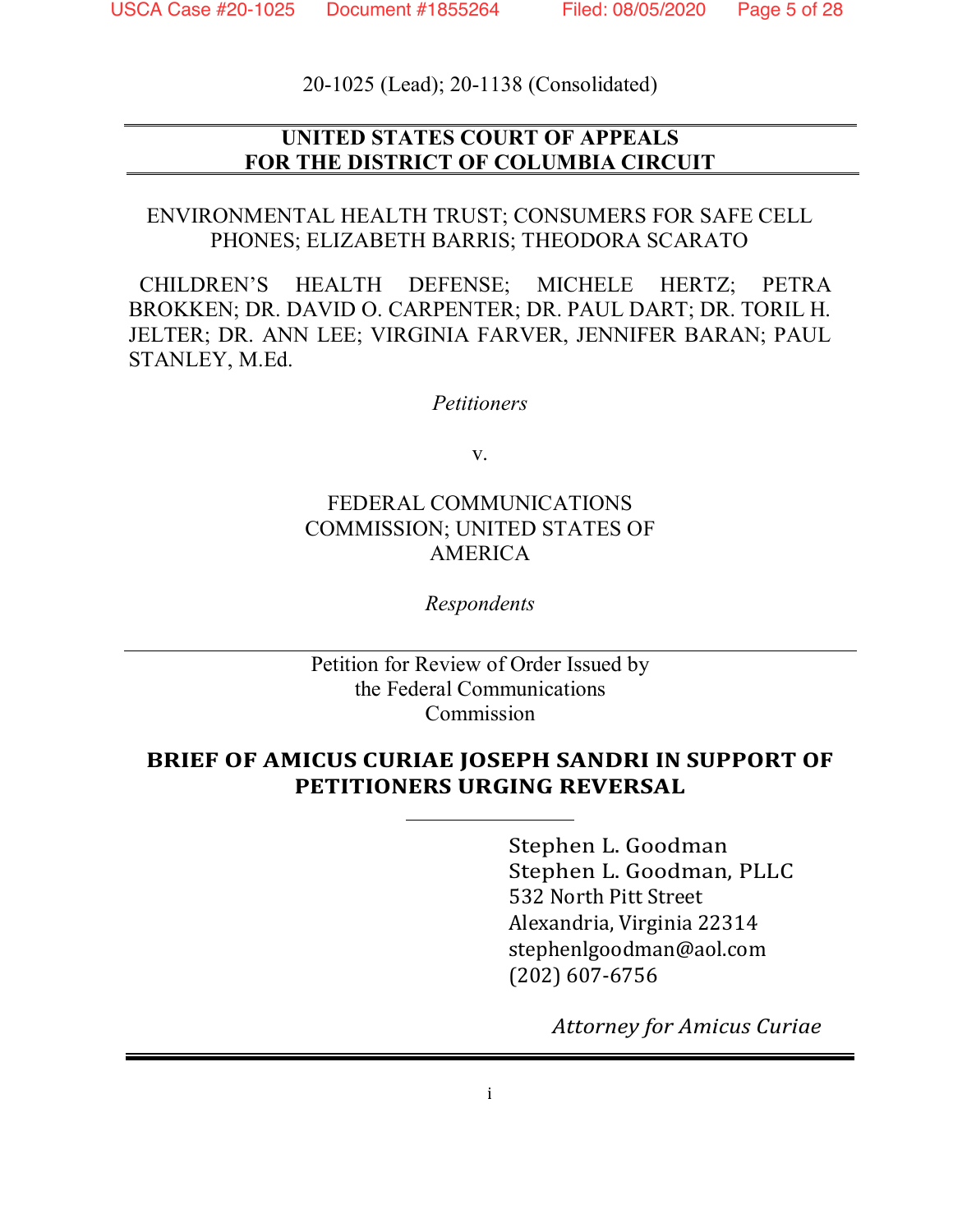# **CERTIFICATE AS TO PARTIES, RULINGS AND RELATED CASES**

Pursuant to Federal Rule of Appellate Procedure 26.1 and D.C. Circuit

Rules 26.1 and 28(a)(1), Amicus Joseph Sandri certifies as follows:

## **I. Parties and Amici.**

# **(A) Petitioners**

"EHT Petitioners" 20-1025 (lead) Environmental Health Trust Consumers for Safe Cell Phones Elizabeth Barris Theodora Scarato

"CHD Petitioners" 20-1138 (consolidated) Children's Health Defense Michele Hertz Petra Brokken Dr. David O. Carpenter Dr. Paul Dart Dr. Toril H. Jelter Dr. Ann Lee Virginia Farver Jennifer Baran Paul Stanley, M.Ed.

# **(B) Respondents**

Federal Communications Commission United States of America

Amicus Joseph Sandri does not know the identity of other Amici.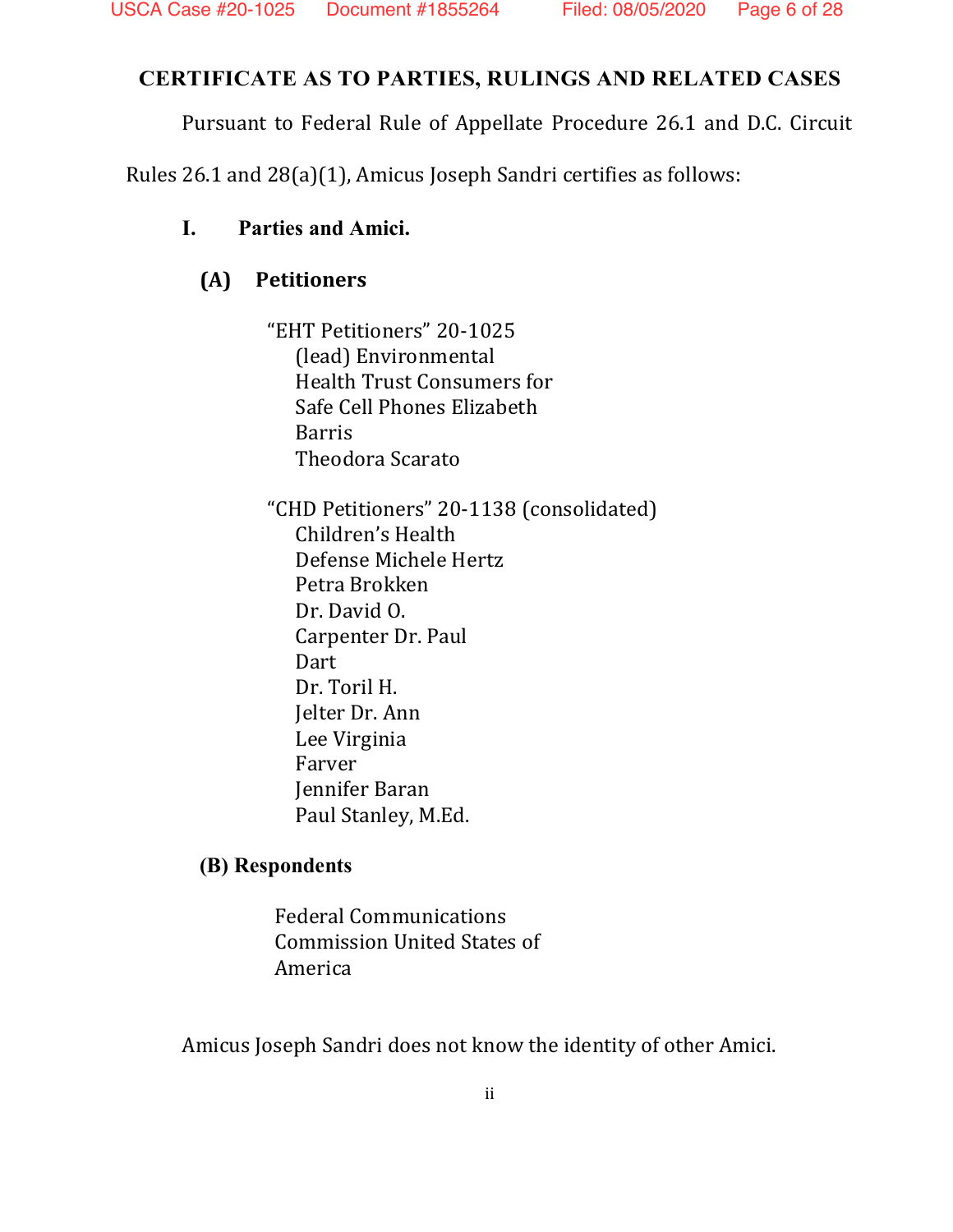**II. Ruling under Review.** FCC, *Resolution of Notice of Inquiry, Second Report and Order* and the *Memorandum Opinion and Order*, addressing *Proposed Changes in the Commission's Rules Regarding Human Exposure to Radiofrequency Electromagnetic Fields*, ET Docket No. 03-137, and *Reassessment of Federal Communications Commission Radiofrequency Exposure Limits and Policies,* ET Docket No. 13-84, in FCC 19-126; 85 Fed. Reg. 18131 (Ap. 1, 2020).

#### **III. Related Cases**

None.

August 5, 2020 Respectfully submitted, */s/ Stephen L. Goodman* **Stephen L. Goodman**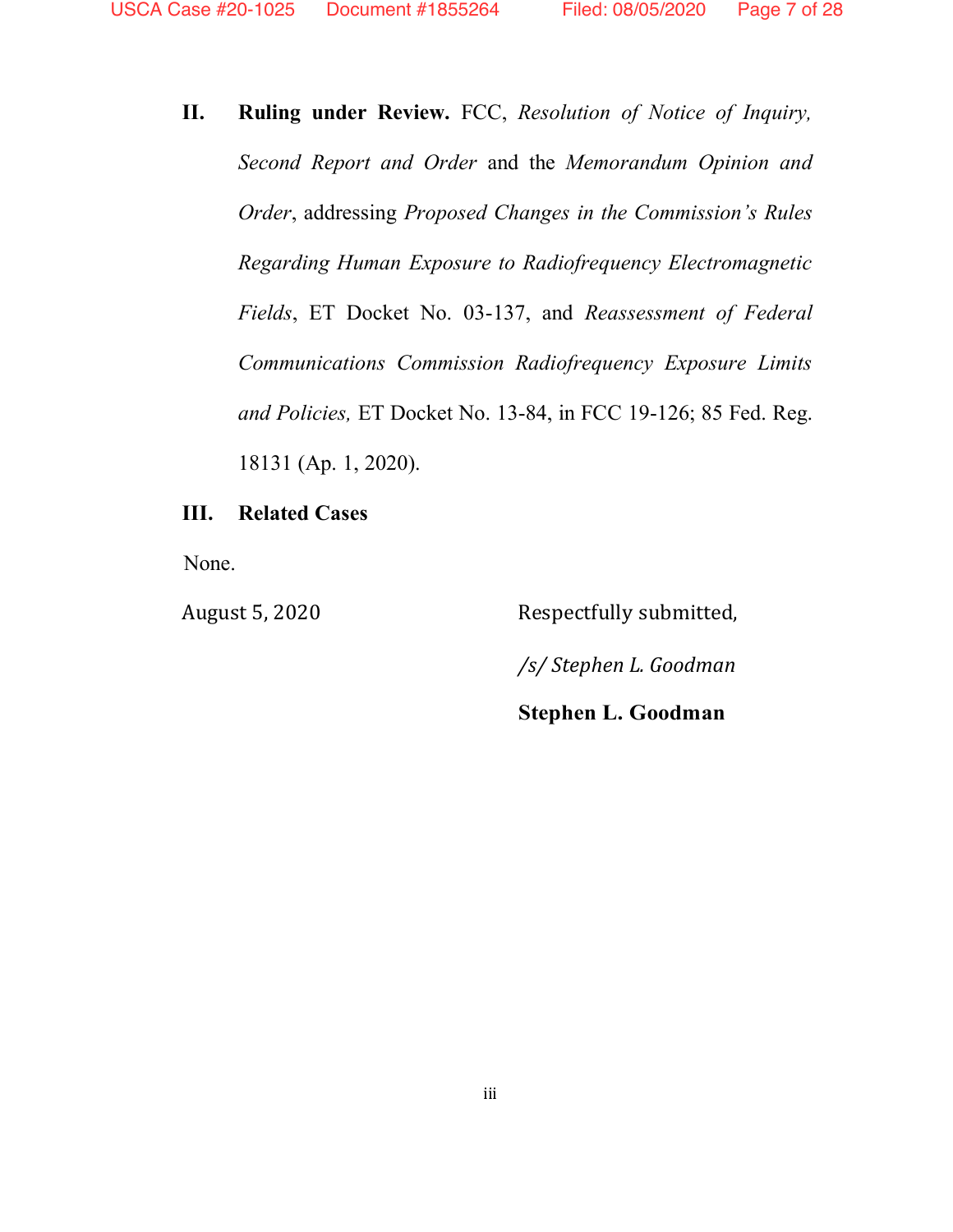# **RULE 26.1 STATEMENT**

Amicus is an individual.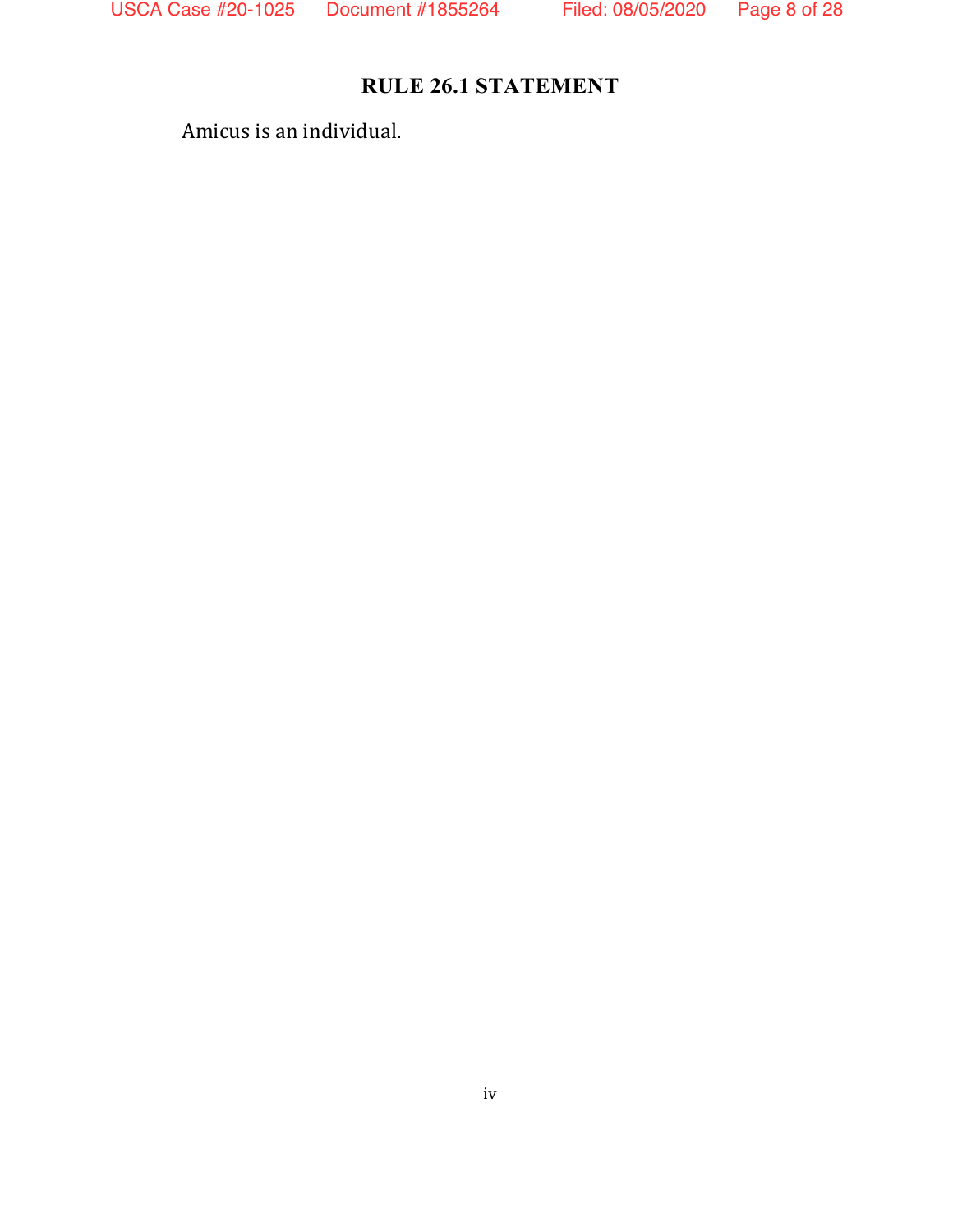### **RULE 29 STATEMENTS**

The Petitioners have indicated their its consent to the filing of this brief.

Pursuant to Fed. R. App. P. 29(c)(5), amicus states that no party or party's counsel authored this brief in whole or in part, and that no party or party's counsel contributed money that was intended to fund preparing or submitting the brief.

Pursuant to D.C. Cir. R. 29(d), amicus states that a separate brief is necessary for the following reasons:

Amicus is intimately familiar with the wireless industry, and in particular many of the frequency bands newly-made available for Fifth Generation ("5G") wireless services. With extensive experience as a wireless company executive and regulatory attorney, Amicus brings a perspective significantly different from the others submitted in this case.

August 5, 2020 Respectfully submitted,

*/s/Stephen L. Goodman*

**Stephen L. Goodman**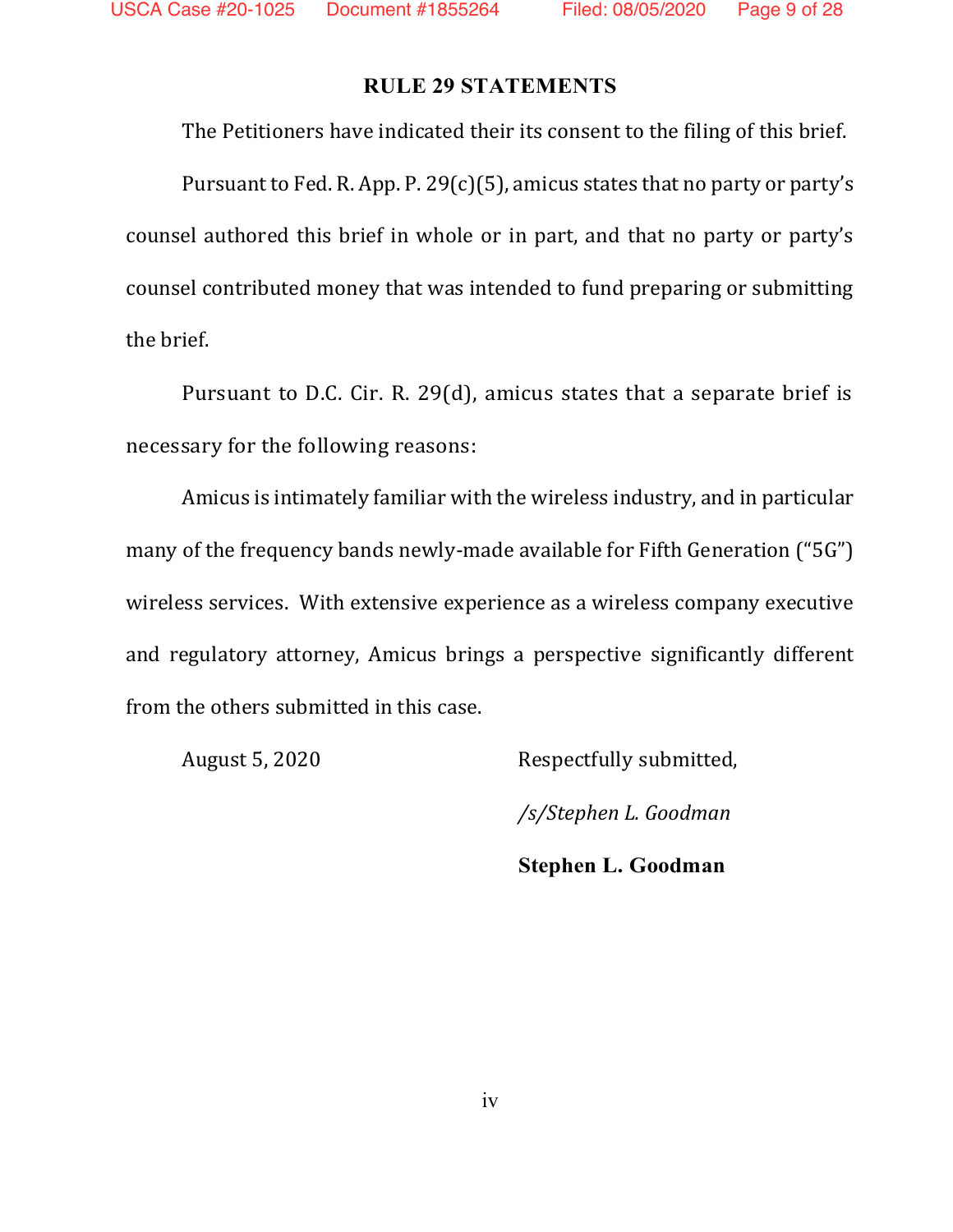# **TABLE OF CONTENTS**

| CERTIFICATE AS TO PARTIES, RULINGS AND RELATED CASES  ii                                                                                                                                                                            |
|-------------------------------------------------------------------------------------------------------------------------------------------------------------------------------------------------------------------------------------|
|                                                                                                                                                                                                                                     |
|                                                                                                                                                                                                                                     |
|                                                                                                                                                                                                                                     |
|                                                                                                                                                                                                                                     |
|                                                                                                                                                                                                                                     |
|                                                                                                                                                                                                                                     |
|                                                                                                                                                                                                                                     |
| The FCC Is Not A Healthcare Agency And It Failed to Give Adequate<br>Consideration to Studies Demonstrating the Potential Adverse Health Effects of<br>4G and 5G Wireless Services, Let Alone Adequately Engage U.S. Healthcare and |
| Highly Relevant Information was not Considered by the Commission in                                                                                                                                                                 |
|                                                                                                                                                                                                                                     |
|                                                                                                                                                                                                                                     |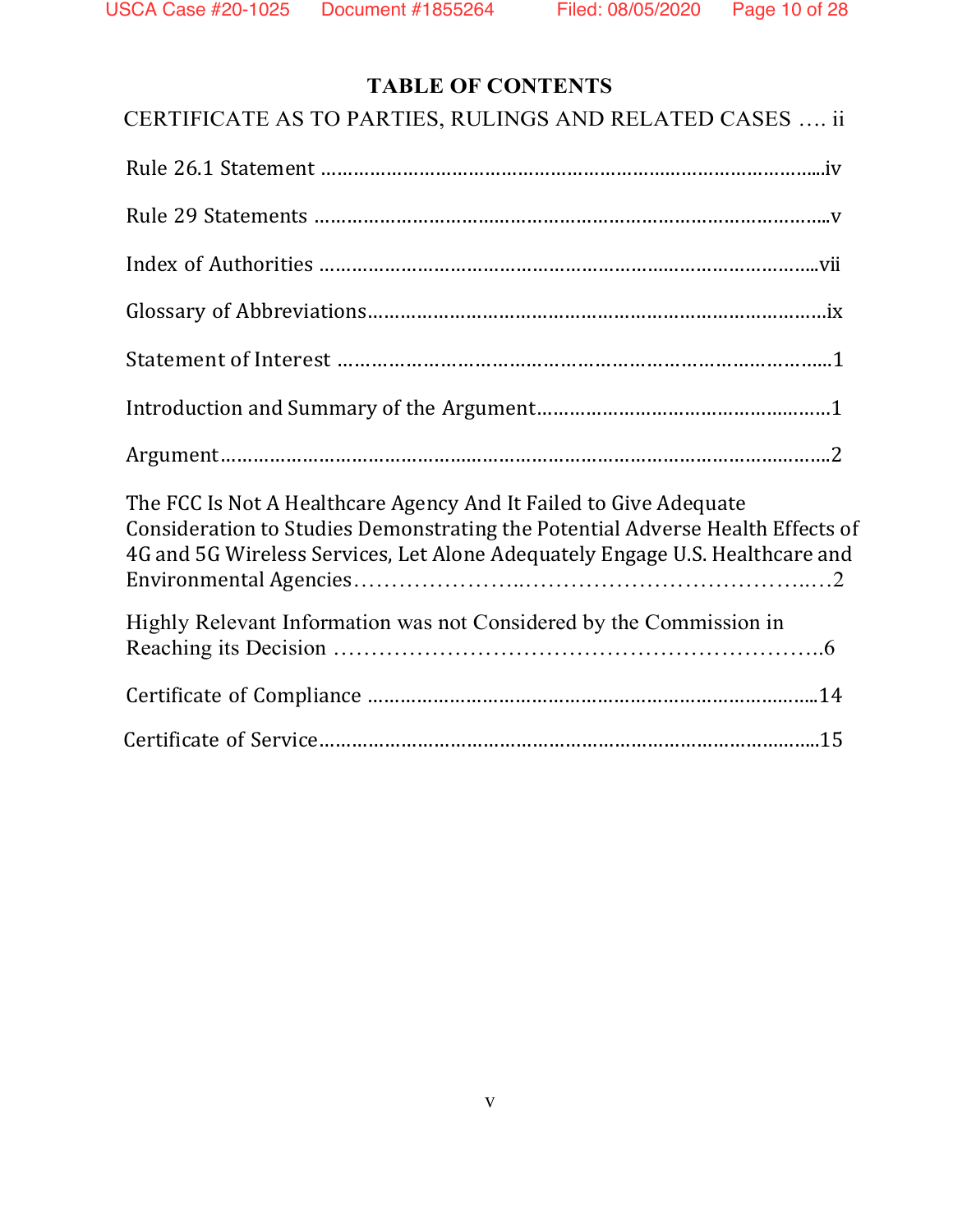## **INDEX OF AUTHORITIES**

### **Other Authorities:**

[Toxicology and Carcinogenesis Studies in Hsd:Sprague Dawley SD Rats](https://ntp.niehs.nih.gov/publications/reports/tr/500s/tr595/index.html?utm_source=direct&utm_medium=prod&utm_campaign=ntpgolinks&utm_term=tr595abs)  [Exposed to Whole-Body Radio Frequency Radiation at a Frequency \(900](https://ntp.niehs.nih.gov/publications/reports/tr/500s/tr595/index.html?utm_source=direct&utm_medium=prod&utm_campaign=ntpgolinks&utm_term=tr595abs)  [MHz\) and Modulations \(GSM and CDMA\) Used by Cell Phones,](https://ntp.niehs.nih.gov/publications/reports/tr/500s/tr595/index.html?utm_source=direct&utm_medium=prod&utm_campaign=ntpgolinks&utm_term=tr595abs) Referred to by FCC in [December 4, 2019 19-126](https://docs.fcc.gov/public/attachments/FCC-19-126A1.pdf) Footnote 33 Link [https://ntp.niehs.nih.gov/publications/reports/tr/500s/tr595/index.html?](https://ntp.niehs.nih.gov/publications/reports/tr/500s/tr595/index.html?utm_source=direct&utm_medium=prod&utm_campaign=ntpgolinks&utm_term=tr595abs) [utm\\_source=direct&utm\\_medium=prod&utm\\_campaign=ntpgolinks&utm\\_t](https://ntp.niehs.nih.gov/publications/reports/tr/500s/tr595/index.html?utm_source=direct&utm_medium=prod&utm_campaign=ntpgolinks&utm_term=tr595abs) [erm=tr595abs](https://ntp.niehs.nih.gov/publications/reports/tr/500s/tr595/index.html?utm_source=direct&utm_medium=prod&utm_campaign=ntpgolinks&utm_term=tr595abs) .........................................................................................................................10

Melnick R. [Regarding ICNIRP'S Evaluation of the National Toxicology](https://pubmed.ncbi.nlm.nih.gov/32345908/)  [Program's Carcinogenicity Studies on Radiofrequency Electromagnetic](https://pubmed.ncbi.nlm.nih.gov/32345908/)  [Fields.](https://pubmed.ncbi.nlm.nih.gov/32345908/) Health Phys. 2020;118(6):678-682. doi:10.1097/HP.0000000000001268, See also FCC filing "[Critique of the](https://ecfsapi.fcc.gov/file/107281098810734/Comments%20on%20ICNIRP%20Dr.%20Ronald%20Melnick%20%20(1).pdf)  [ICNIRP Note of September 4, 2018 Regarding Recent Animal Carcinogenesis](https://ecfsapi.fcc.gov/file/107281098810734/Comments%20on%20ICNIRP%20Dr.%20Ronald%20Melnick%20%20(1).pdf)  [Studies"](https://ecfsapi.fcc.gov/file/107281098810734/Comments%20on%20ICNIRP%20Dr.%20Ronald%20Melnick%20%20(1).pdf)  [https://ecfsapi.fcc.gov/file/107281098810734/Comments%20on%20ICNI](https://ecfsapi.fcc.gov/file/107281098810734/Comments%20on%20ICNIRP%20Dr.%20Ronald%20Melnick%20%20(1).pdf) [RP%20Dr.%20Ronald%20Melnick%20%20\(1\).pdf.](https://ecfsapi.fcc.gov/file/107281098810734/Comments%20on%20ICNIRP%20Dr.%20Ronald%20Melnick%20%20(1).pdf).............................................10

Melnick R. [Regarding ICNIRP'S](https://pubmed.ncbi.nlm.nih.gov/32345908/) [Evaluation of the National Toxicology](https://pubmed.ncbi.nlm.nih.gov/32345908/)  [Program's Carcinogenicity Studies on Radiofrequency Electromagnetic](https://pubmed.ncbi.nlm.nih.gov/32345908/)  [Fields.](https://pubmed.ncbi.nlm.nih.gov/32345908/) Health Phys. 2020;118(6):678-682. doi:10.1097/HP.0000000000001268 ..........................................................................10

Melnick RL. Commentary on the utility of the National Toxicology Program study on cell phone radiofrequency radiation data for assessing human health risks despite unfounded criticisms aimed at minimizing the findings of adverse health effects. Environ Res. 2019;168:1-6. doi:10.1016/j.envres.2018.09.010 Link in FCC Docket [https://ecfsapi.fcc.gov/file/1001332406626/Melnick-](https://ecfsapi.fcc.gov/file/1001332406626/Melnick-Commentary%20on%20the%20utility%20of%20the%20National%20Toxicology%20Program%20study.pdf)[Commentary%20on%20the%20utility%20of%20the%20National%20Toxi](https://ecfsapi.fcc.gov/file/1001332406626/Melnick-Commentary%20on%20the%20utility%20of%20the%20National%20Toxicology%20Program%20study.pdf) [cology%20Program%20study.pdf](https://ecfsapi.fcc.gov/file/1001332406626/Melnick-Commentary%20on%20the%20utility%20of%20the%20National%20Toxicology%20Program%20study.pdf) .................................................................................10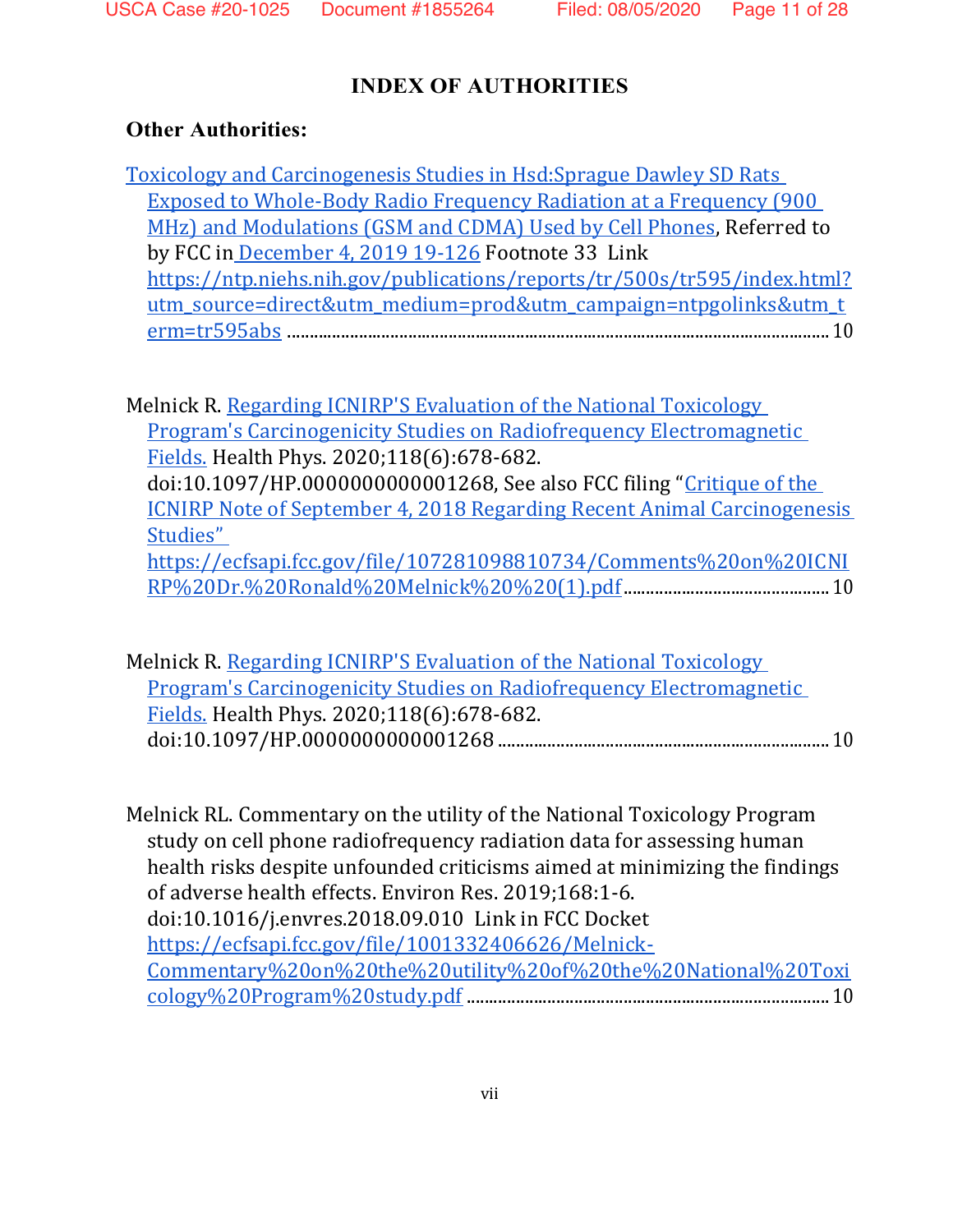Falcioni et al. 2018, "Report of final results regarding brain and heart tumors in Sprague-Dawley rats exposed from prenatal life until natural death to mobile phone radiofrequency field representative of a 1.8 GHz base station environmental emission" Environmental Research link in FCC docket [https://ecfsapi.fcc.gov/file/10913119016386/Report%20of%20final%20r](https://ecfsapi.fcc.gov/file/10913119016386/Report%20of%20final%20results%20regarding%20brain%20and%20heart%20tumors%20in%20Sprague-Dawley%20rats%20exposed%20from%20prenatal%20life%20until%20natural%20death%20to%20mobile%20phone%20radiofrequency%20field%20representative%20of%20a%201.8%20GHz%20GSM%20base%20station%20environmental%20emission.pdf) [esults%20regarding%20brain%20and%20heart%20tumors%20in%20Spr](https://ecfsapi.fcc.gov/file/10913119016386/Report%20of%20final%20results%20regarding%20brain%20and%20heart%20tumors%20in%20Sprague-Dawley%20rats%20exposed%20from%20prenatal%20life%20until%20natural%20death%20to%20mobile%20phone%20radiofrequency%20field%20representative%20of%20a%201.8%20GHz%20GSM%20base%20station%20environmental%20emission.pdf) [ague-](https://ecfsapi.fcc.gov/file/10913119016386/Report%20of%20final%20results%20regarding%20brain%20and%20heart%20tumors%20in%20Sprague-Dawley%20rats%20exposed%20from%20prenatal%20life%20until%20natural%20death%20to%20mobile%20phone%20radiofrequency%20field%20representative%20of%20a%201.8%20GHz%20GSM%20base%20station%20environmental%20emission.pdf)

[Dawley%20rats%20exposed%20from%20prenatal%20life%20until%20na](https://ecfsapi.fcc.gov/file/10913119016386/Report%20of%20final%20results%20regarding%20brain%20and%20heart%20tumors%20in%20Sprague-Dawley%20rats%20exposed%20from%20prenatal%20life%20until%20natural%20death%20to%20mobile%20phone%20radiofrequency%20field%20representative%20of%20a%201.8%20GHz%20GSM%20base%20station%20environmental%20emission.pdf) [tural%20death%20to%20mobile%20phone%20radiofrequency%20field%](https://ecfsapi.fcc.gov/file/10913119016386/Report%20of%20final%20results%20regarding%20brain%20and%20heart%20tumors%20in%20Sprague-Dawley%20rats%20exposed%20from%20prenatal%20life%20until%20natural%20death%20to%20mobile%20phone%20radiofrequency%20field%20representative%20of%20a%201.8%20GHz%20GSM%20base%20station%20environmental%20emission.pdf) [20representative%20of%20a%201.8%20GHz%20GSM%20base%20statio](https://ecfsapi.fcc.gov/file/10913119016386/Report%20of%20final%20results%20regarding%20brain%20and%20heart%20tumors%20in%20Sprague-Dawley%20rats%20exposed%20from%20prenatal%20life%20until%20natural%20death%20to%20mobile%20phone%20radiofrequency%20field%20representative%20of%20a%201.8%20GHz%20GSM%20base%20station%20environmental%20emission.pdf) [n%20environmental%20emission.pdf.](https://ecfsapi.fcc.gov/file/10913119016386/Report%20of%20final%20results%20regarding%20brain%20and%20heart%20tumors%20in%20Sprague-Dawley%20rats%20exposed%20from%20prenatal%20life%20until%20natural%20death%20to%20mobile%20phone%20radiofrequency%20field%20representative%20of%20a%201.8%20GHz%20GSM%20base%20station%20environmental%20emission.pdf)........................................................................10

Smith-Roe SL., et al., Evaluation of the genotoxicity of cell phone radiofrequency radiation in male and female rats and mice following subchronic exposure, Environ Mol Mutagen 2020; 61 (2): 276-290 NTP study Referred to by FCC in [December 4, 2019 19-126](https://docs.fcc.gov/public/attachments/FCC-19-126A1.pdf) Footnote 33..............10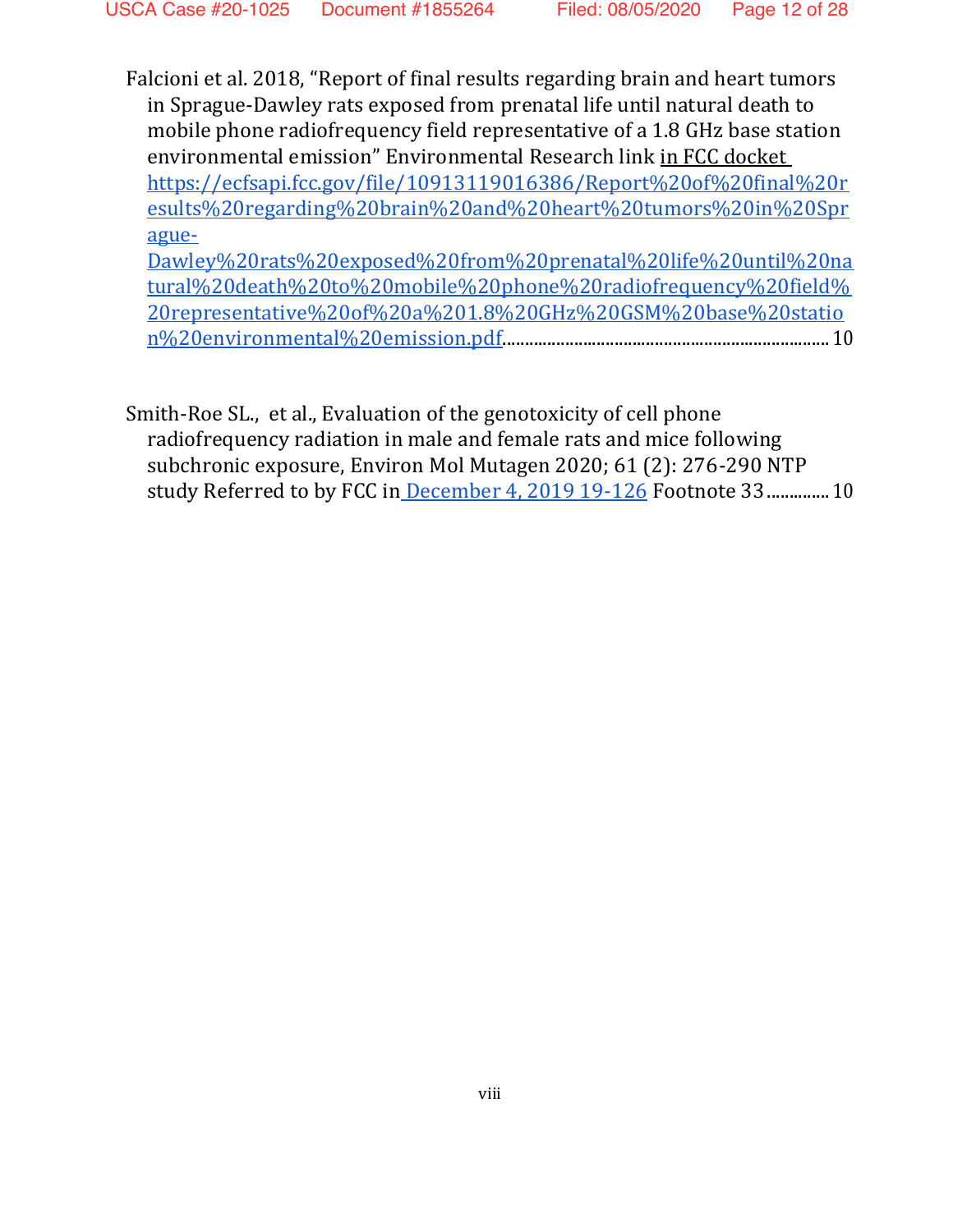## **GLOSSARY OF ABBREVIATIONS**

| 4G           | <b>Fourth Generation wireless services</b>             |
|--------------|--------------------------------------------------------|
| 5G           | <b>Fifth Generation wireless services</b>              |
| <b>FCC</b>   | Federal Communications Commission                      |
| <b>NIEHS</b> | National Institute of Environmental Health<br>Sciences |
| <b>NSMA</b>  | National Spectrum Management Association               |
| <b>NTP</b>   | National Toxicology Program                            |
| RF/EMF       | Radiofrequency and electromagnetic fields              |
| <b>RFR</b>   | Radiofrequency radiation                               |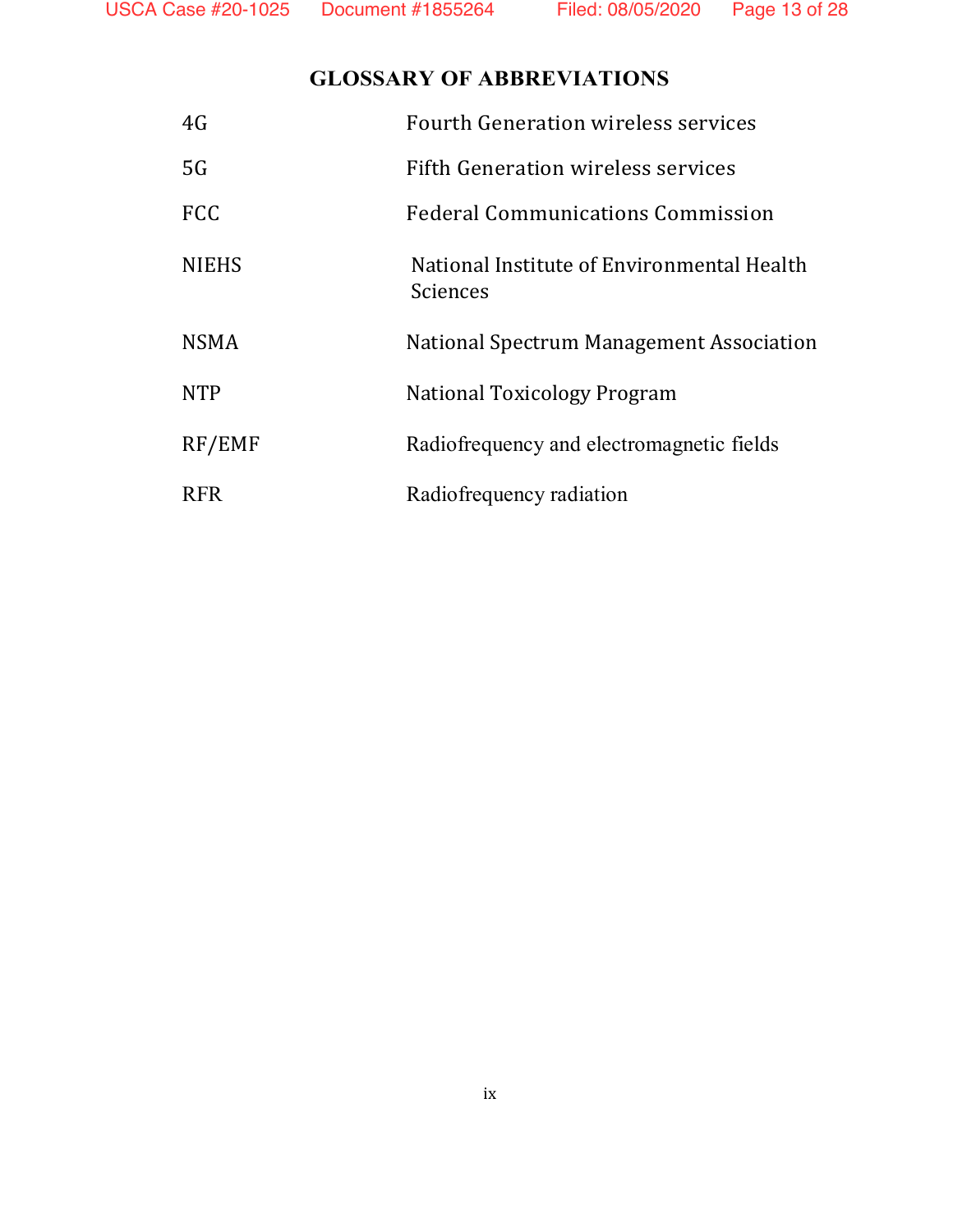### **STATEMENT OF INTEREST**

I am JOSEPH M. SANDRI, and have worked over three decades in the wireless industry. The views expressed herein are my own. My experience in the licensing and deployment of wireless networks—including the drafting of corporate human RF exposure compliance policies for microwave and millimeter wave band system deployments—reinforces the importance of health and safety in connection with RF/EMF. I have learned to rely upon the expertise of scientists and health care experts in assessing these issues. I am submitting this brief to ensure that these perspectives are fully considered by the Court

#### **INTRODUCTION AND SUMMARY OF THE ARGUMENT**

The FCC wisely decided to re-examine its health and safety regulations in light of significant changes in the wireless industry since those rules were last amended in 1996. A fourth generation of wireless services has been deployed, and the fifth generation of wireless services is being deployed at present. In addition to the spectrum used by wireless service in the 1990's, these wireless services operate in new, higher frequency bands, using greater bandwidth and wider channels to provide significantly greater capacity. Many of these newer systems' base-stations are installed at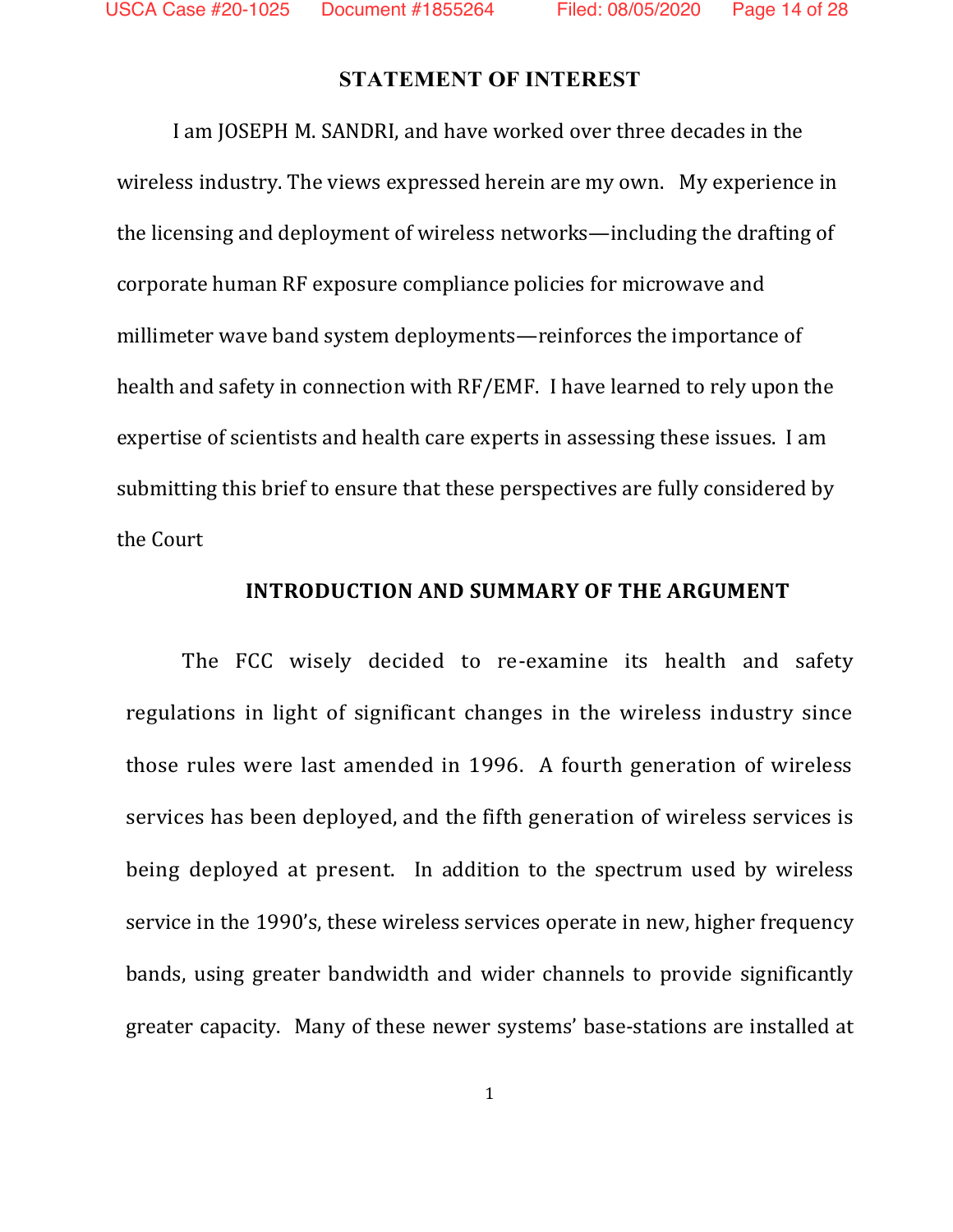street-level, and those are much closer to human beings. Simultaneously, people are carrying and using more wireless devices as usage of wireless services has grown exponentially. Yet despite these significant changes, the FCC failed to give adequate consideration to studies undertaken subsequent to the 1996 rules when the FCC decided not to make any material changes to those rules. In fact, despite the fact that the FCC is not a health care agency, it has not demonstrated that it ever (i) required wireless device manufacturers and systems operators to insure the public against major RF injuries that may be caused by those devices and systems, and (ii) even wrote the major U.S. healthcare and environmental agencies and actively acquired peer-reviewed studies from each of them regarding matters on the record that are within their areas of expertise. As a result, the FCC's decision was arbitrary and capricious, in violation of the Administrative Procedures Act.

#### **ARGUMENT**

# **The FCC Is Not A Healthcare Agencies And It Failed to Give Adequate Consideration to Studies Demonstrating the Potential Adverse Health Effects of 4G and 5G Wireless Services, Let Alone Adequately Engage U.S. Healthcare and Environmental Agencies**

I am JOSEPH M. SANDRI, and have worked over three decades in the wireless industry. The views expressed herein are my own.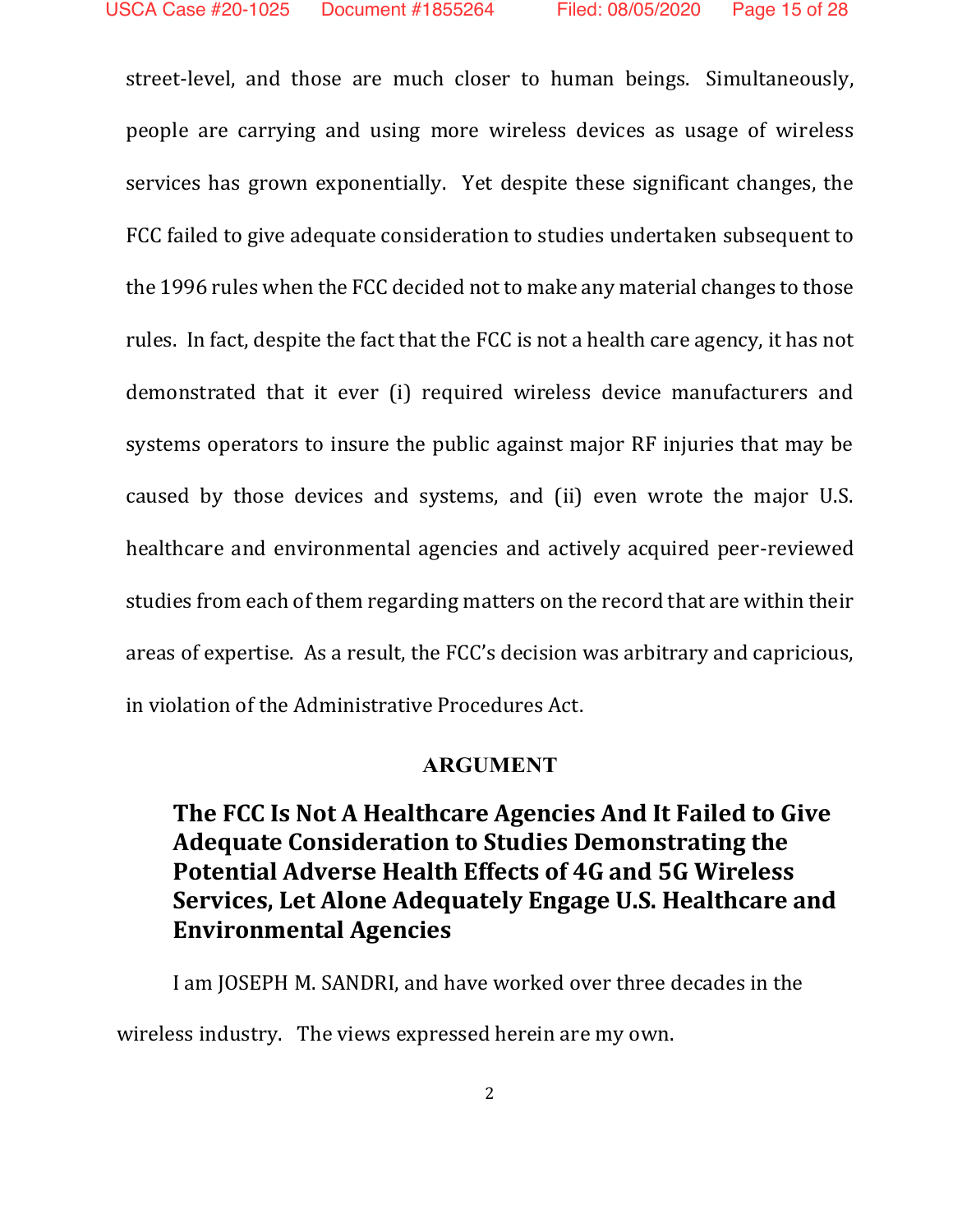I am currently President of the National Spectrum Management Association (NSMA)( [https://www.nsma.org/about-us/nsma-officers/\)](https://nam04.safelinks.protection.outlook.com/?url=https%3A%2F%2Fwww.nsma.org%2Fabout-us%2Fnsma-officers%2F&data=02%7C01%7C%7Ca9baa5a8892d48a1eadd08d8395b8b7a%7C84df9e7fe9f640afb435aaaaaaaaaaaa%7C1%7C0%7C637322412637097807&sdata=E5fQvwv7Q5p9ThHqwxUQa3Pv2TewoSA967qFk%2Fq3drA%3D&reserved=0). The NSMA is a voluntary international association of microwave radio/wireless and satellite frequency coordinators, licensees, manufacturers and regulators. Established in 1984, the Association provides a forum to develop industry guidelines for efficient use and management of the frequency spectrum by the wireless telecommunications community. NSMA provides a linkage between government regulations and industry practice by developing recommendations that streamline and standardize procedures used by the frequency coordination community. NSMA strives to provide an open forum for stakeholders to mold responsible spectrum industry practice and resolve conflicts.

I am also CEO of [Thought Delivery Systems, Inc.,](https://nam04.safelinks.protection.outlook.com/?url=http%3A%2F%2Fwww.thoughtdelivery.com%2F&data=02%7C01%7C%7Ca9baa5a8892d48a1eadd08d8395b8b7a%7C84df9e7fe9f640afb435aaaaaaaaaaaa%7C1%7C0%7C637322412637087827&sdata=b3X2jhD1vnYOzNtIrLQu%2Fj7%2B4RxuN2KeIY6qUsLsBhE%3D&reserved=0) which is active in 5G infrastructure operations, applications, and research & development through its Cardinal Communications division. The parent company is also active in software development. I have been an executive officer with multiple publicly traded corporations. Recently, I was co-president of FiberTower Corporation which was sold to AT&T on February 9, 2018. The millimeter band spectrum assets that FiberTower sold to AT&T are part of their 5G deployment strategy. I was president of IDT Spectrum prior to FiberTower. IDT Spectrum's successor company, StraightPath Communications, sold all its 5G millimeter wave licenses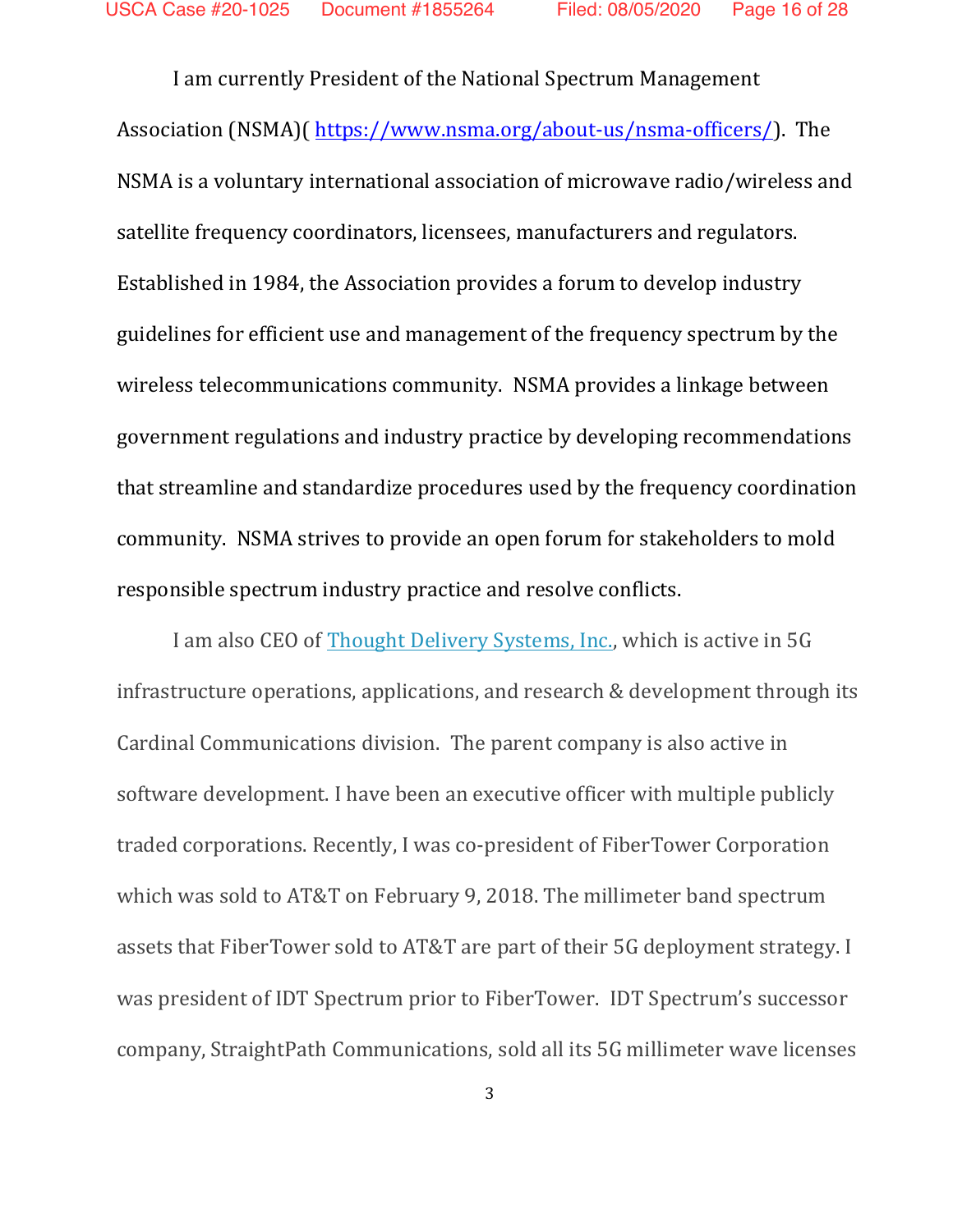to Verizon in 2018. The millimeter band spectrum assets that were sold to Verizon are part of their 5G deployment strategy.

I have served on several boards in the technology and public service sectors. Prior to these executive experiences, I served in private practice for a Washington, DC law firm, representing numerous Fortune 100 companies in telecommunications matters. I have training and experience in communications law, journalism and radiofrequency engineering. I hold a Certification from the Institute for Communications Law Studies and a Juris Doctor from the Columbus School of Law, Catholic University of America, Washington, DC, and a B.S. in Journalism from the University of Maryland – College Park. I am a member of the Institute of Electrical and Electronics Engineers (IEEE) and am a longstanding board member of the National Spectrum Management Association (NSMA). I am on the board of the Archangel Ancient Tree Archive. Prior to law school I was Sport Director and Sports Anchor for CBS Television affiliate WRBL-TV. I thus bring extensive experience and a broad perspective to this proceeding.

It is my opinion that the FCC did not properly review the extensive record in the Human RF Exposure proceeding. Because the FCC is not primarily a healthcare or an environmental protection agency it has a special duty to review the work of experts from those fields and also a duty to make written requests

4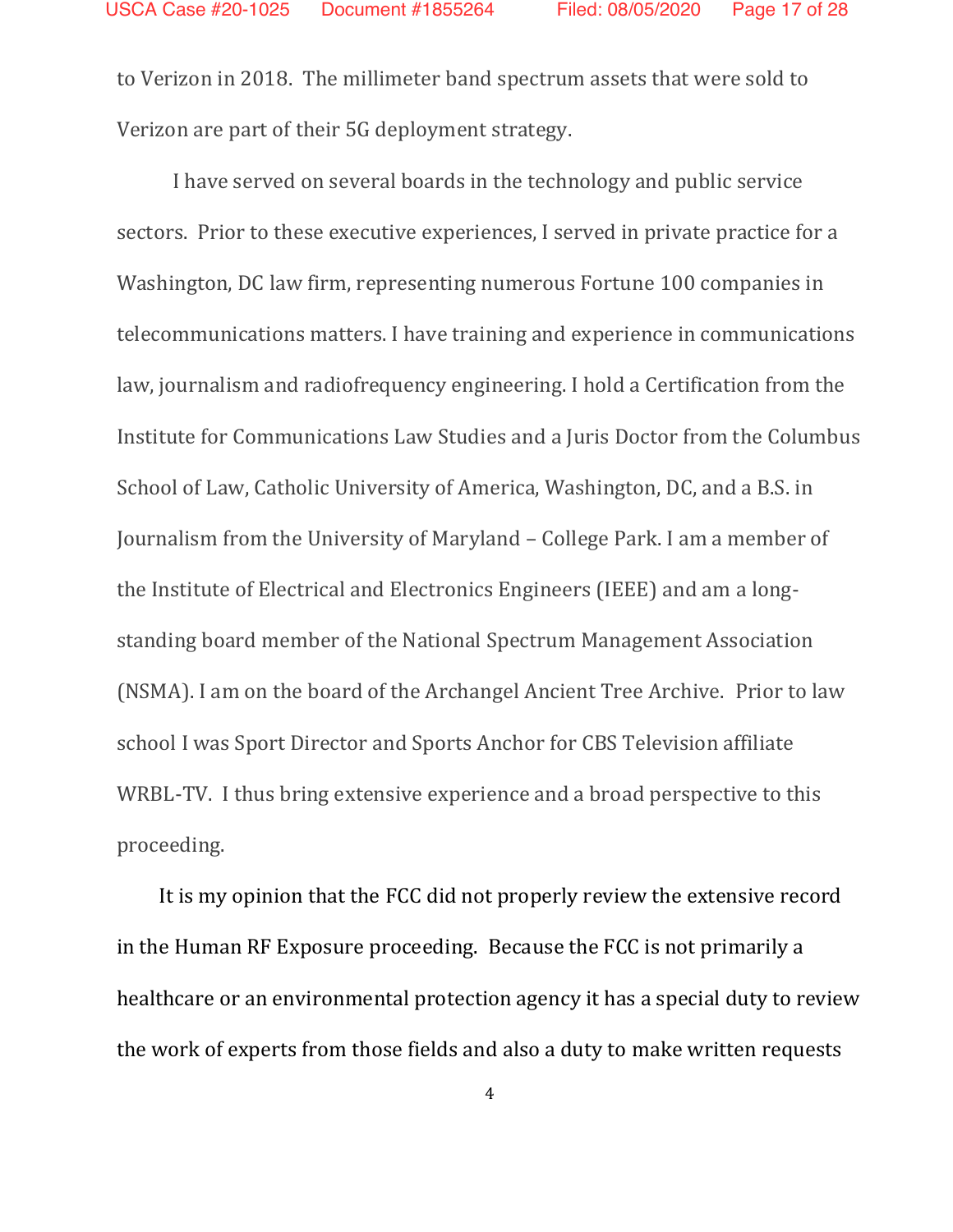to the various expert agencies, including and not limited to Health and Human Services (HHS), Environmental Protection Agency (EPA), and the National Institute of Environmental Health Sciences (NIEHS). It does not appear that the FCC provided evidence that it met minimal requirements to review the record in this proceeding, let alone that it even wrote numerous agencies of subject matter expertise, seeking their input. Nor does the record show that the FCC has required wireless device manufacturers and systems operators to secure insurance against material radio frequency exposure harms to the public Thus it is seems clear that the review the FCC conducted was not in compliance with the Administrative Procedures Act (APA) or the National Environmental Policy Act (NEPA). It does not appear that the FCC provided human beings the interference protections that it normally provides to radio-frequency transmitting and receiving devices and networks before they are certified for use. As a matter of FCC record, such devices and networks are surveyed on substantially more harmful interference criteria than is the human body.

Regarding human RF exposure health implications, a statement from Linda Birnbaum follows, as one of many examples of the information the Commission failed to adequately address. Dr. Birnbaum has unquestionable expertise in this area.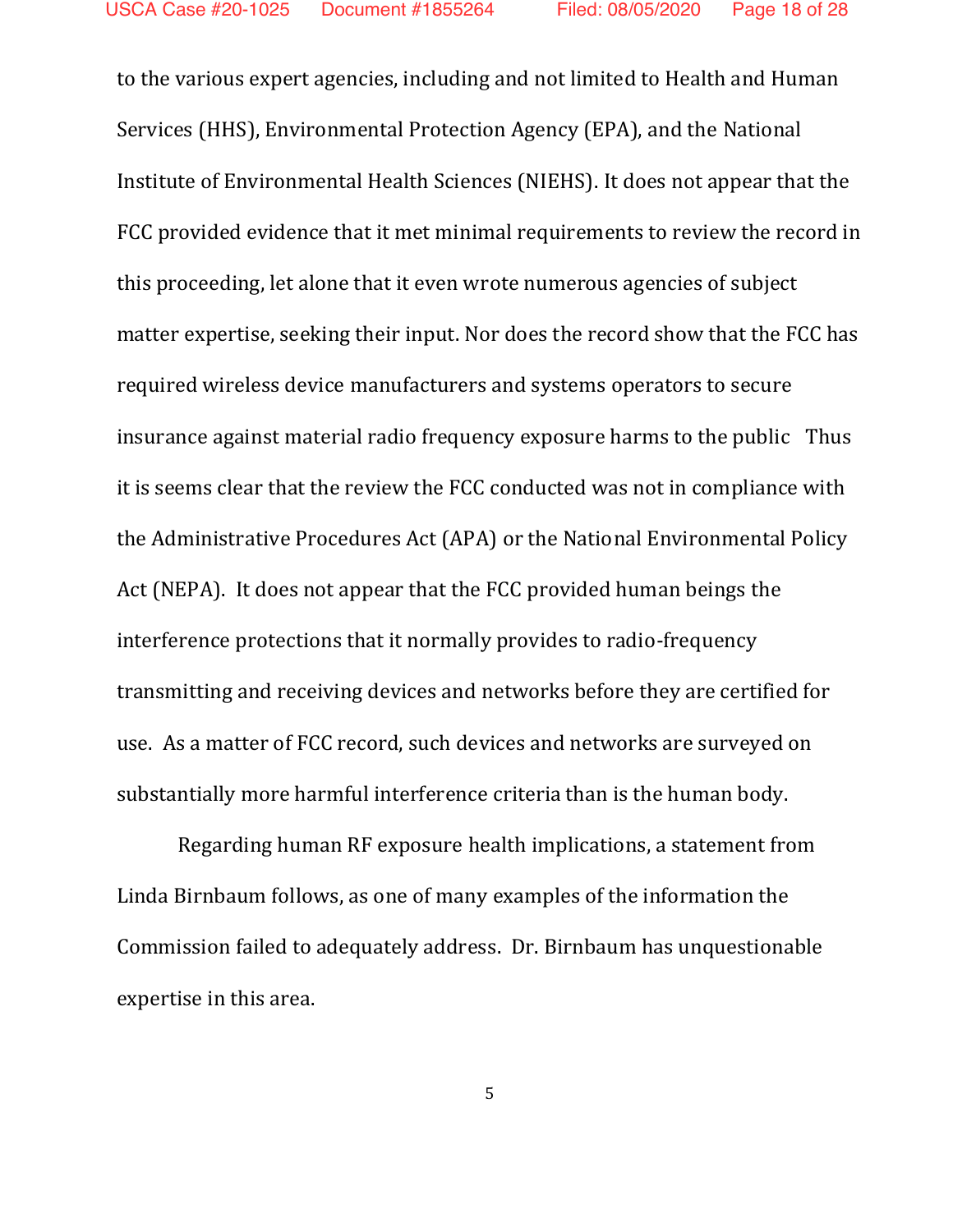### **Highly Relevant Information was not Considered by the Commission in Reaching its Decision**

As reflected in the following statement of Dr. Birnbaum, there were significant scientific studies conducted by other federal agencies that were not adequately considered in the FCC's decision not to update its RF health and

safety regulations:

I am LINDA S. BIRNBAUM and am currently a Scholar in Residence in the Nicholas School of the Environment of Duke University and a Scientist Emeritus at the National Institute of Environmental Health Sciences (NIEHS). I recently retired after 40 years as a federal scientist. From early 2009-late 2019, I was the Director of the NIEHS, one of the 27 institutes and centers of the National Institutes of Health. I was also the Director of the National Toxicology Program (NTP), a cross Department of Health and Human Services organization which involves not only NIH, but also the Food and Drug Administration and the Centers for Disease Control and Prevention. Prior to this I spent 19 years in the Office of Research and Development of the United States Environmental Protection Agency (EPA), directing the agency's largest health research division for 16 years, the Human Studies Division (clinical studies and epidemiology) for 1 year, and the cross-EPA effort on asbestos in Libby, Montana which brought together the researchers, the policy makers, and those involved in cleaning up an extensive Superfund site. My first 10 years in government were at NIEHS where I advanced from a tenure track scientist to tenure and group leadership in the NTP.

Prior to joining the government, I spent 4 years as a research scientist at the Masonic Medical Research Laboratory in Utica, NY winning a National Research Services Fellowship to investigate the biochemical basis of aging and cancer. This was preceded by one year as a visiting assistant professor of science at Kirkland College (now part of Hamilton College) in Clinton, NY. Prior to that, I completed a prestigious Damon Runyon postdoctoral fellowship in cancer research at the University of Massachusetts, Amherst after receiving my MS and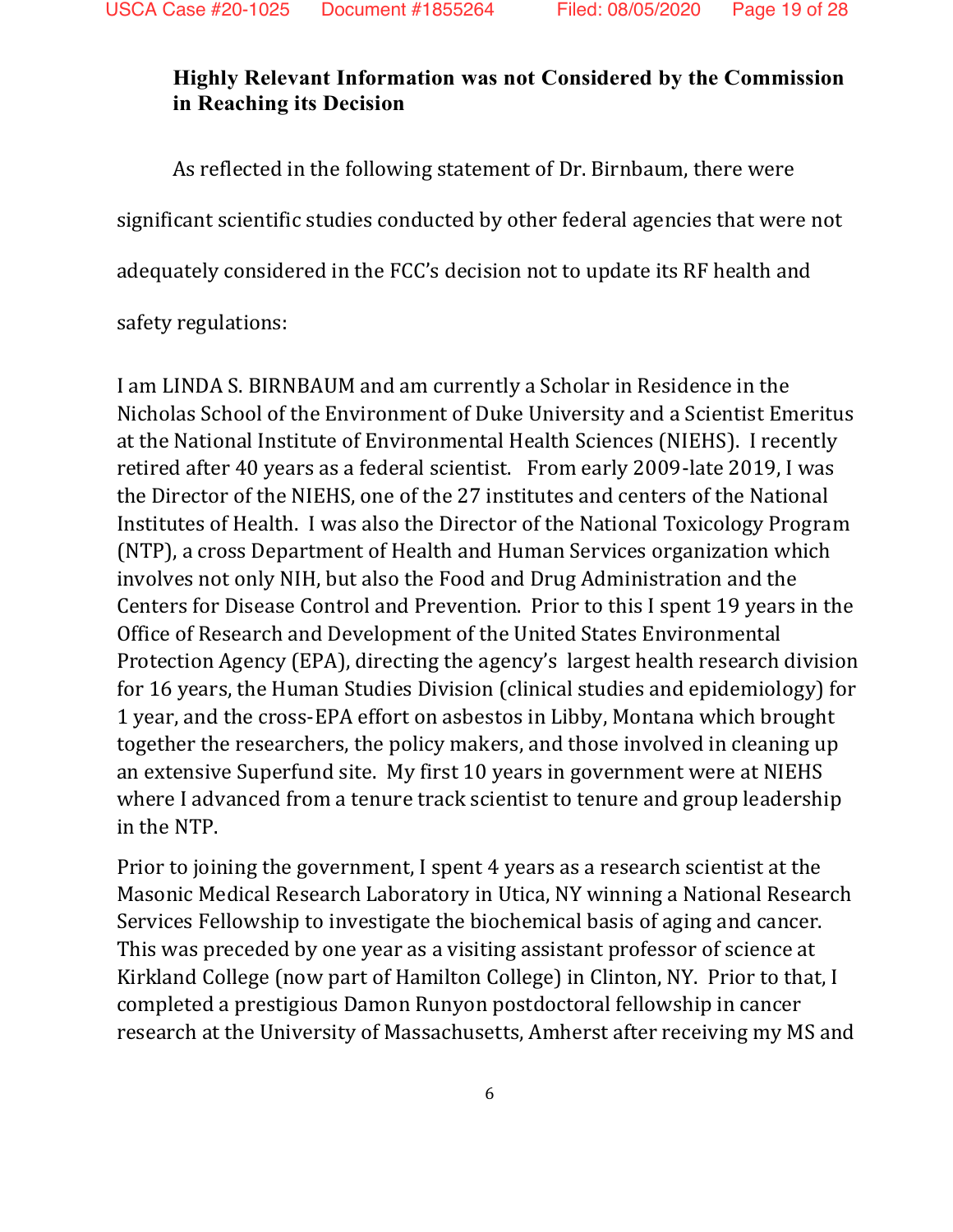PhD in microbiology at the University of Illinois, Urbana-Champaign. I received AB magna cum laude from the University of Rochester in 1967.

I am an adjunct professor in the Curriculum of Toxicology at the University of North Carolina, Chapel Hill and in the Department of Environmental Sciences and Engineering in the Gillings School of Public Health. I am also an adjunct professor in the Integrated Toxicology Program at Duke University, Durham. I have received honorary doctorates from the University of Rochester, Ben Gurion University in Israel, and Amity University in India. I am a Past President of the Society of Toxicology, past Vice President of the International Unit of Toxicology, and past chair of the Division of Toxicology of the American Society of Pharmacology and Therapeutics. I have published over 800 peer reviewed publications, book chapters, and reports, and am a Diplomate of the American Board of Toxicology and a Fellow of the Academy of Toxicological Sciences.

I was awarded the North Carolina Award in Science in 2016. I was elected to the National Academy of Medicine in 2010, which is one of the National Academies of Science, Engineering, and Medicine, one of the highest honors in the fields of medicine and health. I was also elected to the Collegium Ramazzini in 2009, an independent, international academy of only 180 internationally renowned experts in the fields of occupational and environmental health. Amongst more than 60 other awards are U.S. EPA Gold Award for Scientific Achievement in the Health Sciences, National Institutes of Health Director's Award, National Research Center for Women's 2012 Health Policy Hero Award, Surgeon General's Medallion 2014, and the APHA Calver Award.

The NTP was established in 1978 by Secretary of Health, Education, and Welfare Joseph Califano and headquartered at NIEHS, with the Director of NIEHS also being the Director of the NTP. In addition to the NIEHS, the National Center for Toxicological Research, a division of the FDA, and the National Institute of Occupational Safety and Health, a division of the CDC, are also part of the NTP. The executive committee of the NTP includes the heads of the following agencies (or their designees): EPA, FDA, DoD, OSHA, CPSC, ATSDRs/NCEH, NIOSH, NIEHS, and the National Cancer Institute.

The mission of the NTP is to conduct toxicology testing and develop new approaches, coordinate toxicology testing across the Federal Government, evaluate hazardous substances, and provide direction to a multi-Agency effort to develop alternative test methods. The NTP has been conducting rodent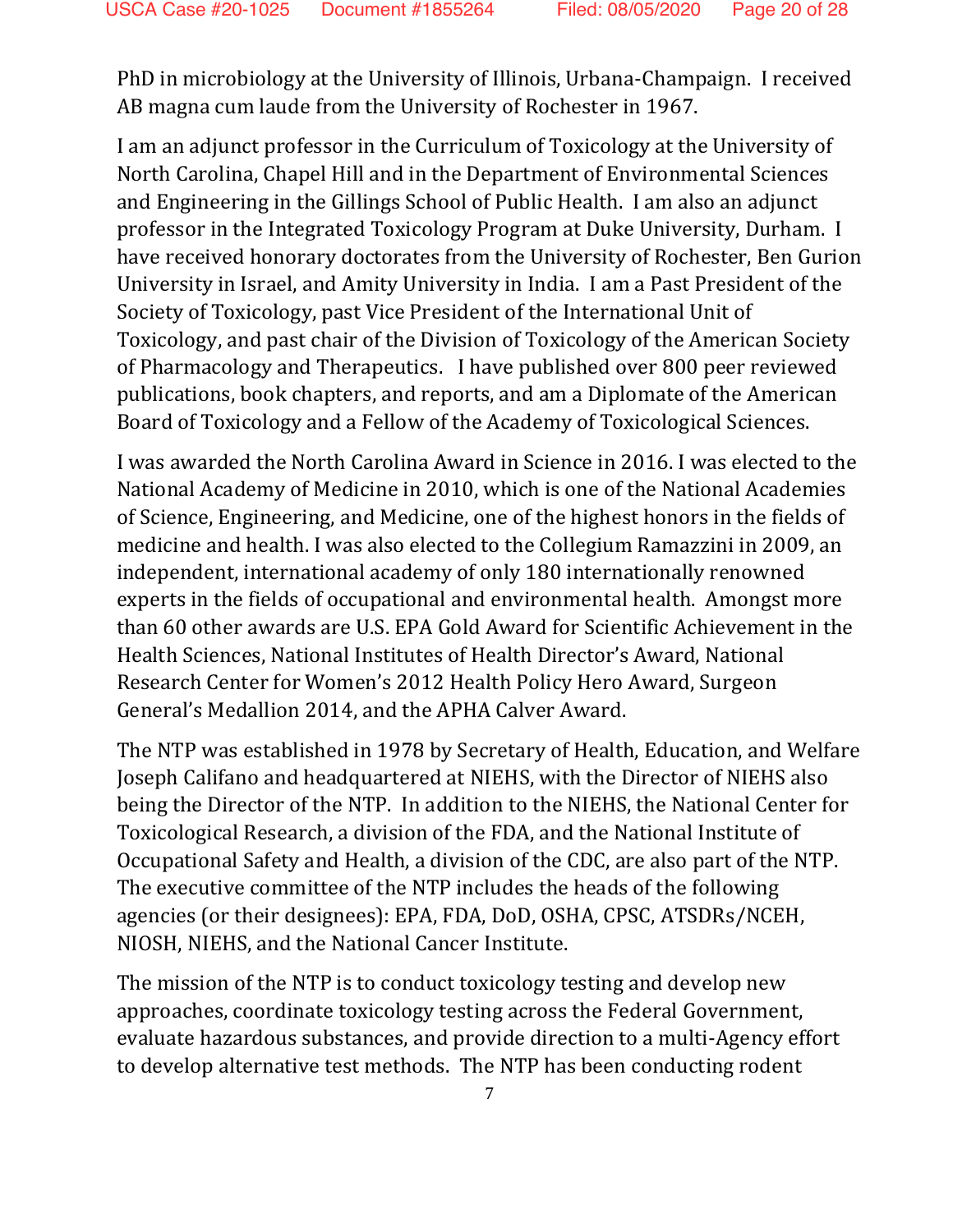bioassays which are considered the gold standard for toxicology testing. Every agent known to cause cancer in humans will also produce it in animals when adequately tested. Thus, NTP studies are deemed valuable to policymakers around the world in advising about potential threats to human health that may be amenable to reduction or control, such as benzene, asbestos, ionizing radiation or other substances. The NTP has conducted over 600 2-year bioassays in male and female rats and mice which not only look for cancers but also for chronic health effects. The NTP has evaluated over 200 substances for the legislatively mandated and authoritative Report on Carcinogens. Compounds evaluated as known or reasonably anticipated to be human carcinogens must be labeled as such by EPA, OSHA, and California EPA. NTP scientists have played key roles with the International Agency for Research on Cancer (IARC), part of the WHO, in their monograph series which evaluated chemicals for cancer. NTP scientists have also played many other leadership roles both nationally and internationally, in the Society of Toxicology and the International Union of Toxicology, among others.

The NTP cell phone studies were initiated by a request from FDA in 1999 because of the increasing use of cell phones both in the US and internationally and some early reports suggesting an increase in cancer among heavy users of cell phones. "At that time, animal experiments were deemed crucial because meaningful human exposure health data from epidemiological studies were not available." [Toxicology and Carcinogenesis Studies in Hsd:Sprague Dawley SD Rats Exposed to Whole-Body Radio Frequency Radiation at a Frequency (900 MHz) and Modulations (GSM and CDMA) Used by Cell Phones]. Over the next 10 years, the NTP established collaborations with key biophysical investigators (e.g., the National Institute of Standards and Technology) and built a novel exposure system working closely with engineers from top institutions around the world. During this time, there were many biological effects reported in peer-reviewed publications involving laboratory animals and in mechanistic, *in vitro* studies. Effects from radiofrequency radiation (RFR) such as genetic toxicity, immunotoxicity, oxidative stress, changes in gene and protein expression, changes in cell differentiation and proliferation, and increased permeability of the blood brain barrier were reported in these publications. Additionally, human exposure to RFR expanded beyond just the use of cell phones and the number of users of all ages continues to increase.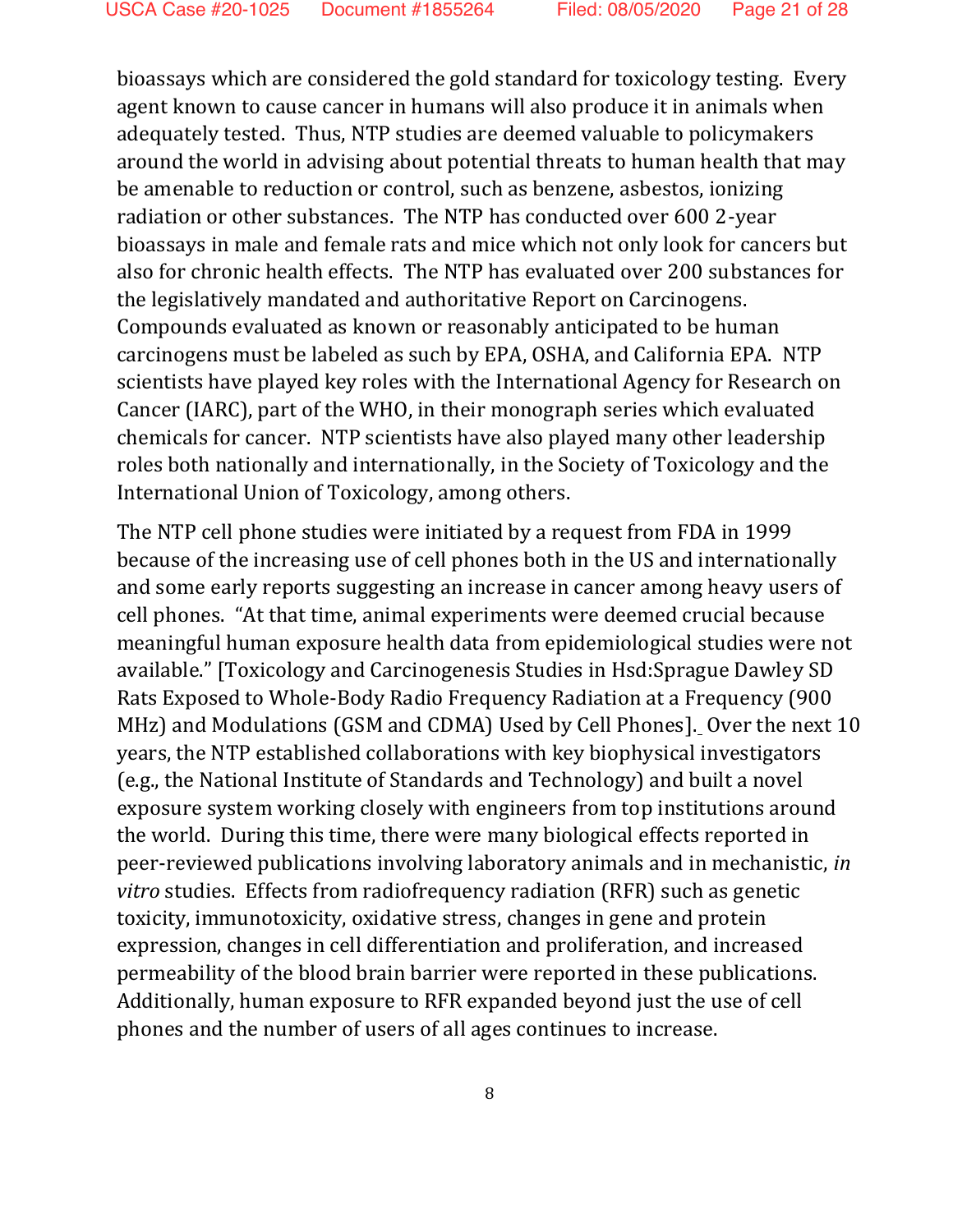In 2009, NTP began their 3-phase general toxicology research program involving the same kind of exposure to RFR used in 2G and 3G cellphones (the standard of that time). It is important to note that 5G contains frequencies used in 2G and 3G RFR. Phase I involved pilot and thermal studies; phase II involved the pre-chronic studies; and phase III was the chronic bioassay and genetic toxicity assessment. The phase I studies established that non-thermal levels (<1oC or no detectible change in temperature) of RFR exposure had toxicological implications in biological systems. They also established NTP's credibility in the field of RFR research.

ALL NTP studies undergo extensive internal and external peer review, from protocol development to 3-level pathology evaluation to statistical analyses to final report. In fact, the external peer review of the RFR technical reports, held in March of 2018, lasted for 3 days, instead of the usual <2 because of the complexity and detail of this study. The technical reports were published in 2019, as well as a series of peer-reviewed scientific publications.

The NTP found and published evidence of DNA damage after only 90 days of exposure in the brains of both rats and mice and in white blood cells of mice. There was decreased survival of pups at higher exposures and decreases in body weights of both the mothers and the pups after exposure during pregnancy. In the 2-year study, clear evidence of tumors in the hearts, malignant schwannomas akin to acoustic neuromas reported in epidemiology studies, were exposure related in male rats. In addition to the heart tumors, there were other pathological changes (cardiomyopathy) in the hearts of both male and female rats. There was some evidence of tumors in the brains. Malignant gliomas, parallel to glioblastomas reported in human studies were also found in male rats as were tumors of the adrenal glands (pheochromocytomas). The evidence for additional cancers in female rats and mice was equivocal. The lowest exposure level used in these studies was equal to the maximum local tissue exposure allowed for cell phone users by the FCC; the highest exposure (1.6W/kg) was only four times higher than the maximum permitted in the US for the public. However all exposures were lower than the maximum permitted (8 W/kg) for occupational exposures. The entire body of the rodents was exposed for 9 hours a day, at 10-minute intervals. The heart is one of the tissues which was predicted to absorb the most radiation.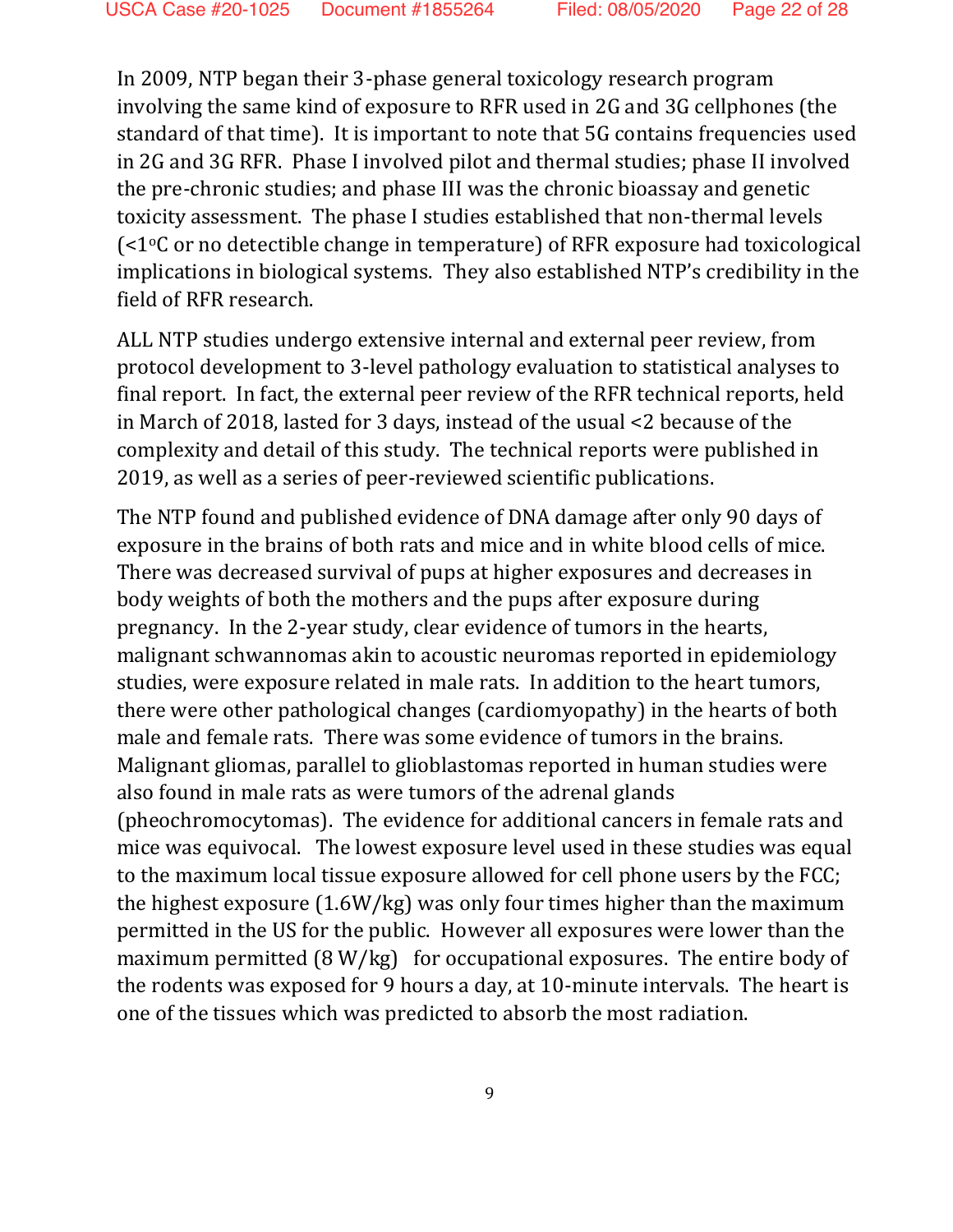Although the exposed rats seemed to live longer than the unexposed rats, detailed analysis indicated that there was no statistical difference in survival between control male rats and the exposure group with the highest rate of gliomas and heart schwannomas (CDMA-exposed male rats). [Melnick R. Regarding ICNIRP'S Evaluation of the National Toxicology Program's Carcinogenicity Studies on Radiofrequency Electromagnetic Fields. Health Phys. 2020;118(6):678-682. doi:10.1097/HP.0000000000001268] Furthermore, not a single one of the control rats had glial cell hyperplasia (potential precancerous lesions that can progress to a malignant glioma) or heart schwannomas, even though glial cell hyperplasia was detected in exposed rats as early as week 58 of the 2-y study, and heart schwannoma was detected as early as week 70 in exposed rats. Thus, survival was sufficient to detect tumors or pre-cancerous lesions in the brain and heart of control rats. [Melnick R. Regarding ICNIRP'S Evaluation of the National Toxicology Program's Carcinogenicity Studies on Radiofrequency Electromagnetic Fields. Health Phys. 2020;118(6):678-682. doi:10.1097/HP.0000000000001268]

The utility of the NTP investigations has been documented in several publications. [Melnick RL. Commentary on the utility of the National Toxicology Program study on cell phone radiofrequency radiation data for assessing human health risks despite unfounded criticisms aimed at minimizing the findings of adverse health effects. Environ Res. 2019;168:1-6.

doi:10.1016/j.envres.2018.09.010 In FCC Docket

https://ecfsapi.fcc.gov/file/1001332406626/Melnick-

Commentary%20on%20the%20utility%20of%20the%20National%20Toxicolo gy%20Program%20study.pdf] The overall study was designed consistent with longstanding protocols devised in several hundred NTP studies of toxic agents produced since 1978. The NTP studies tested nonthermal levels of RFR for toxicologic potential including carcinogenic activity and relied on controlled chronic exposures to levels of RFR that do not significantly increase temperature. Carcinogenic activity was found.

NTP studies on RFR are continuing to address some of the findings observed in the 2-year studies including understanding the associations observed between non-thermal RFR exposure and toxicity and carcinogenicity. Several areas currently under investigation include stress and behavior, further evaluations of the heart, brain, and adrenals, the role of heat in the effects, DNA damage and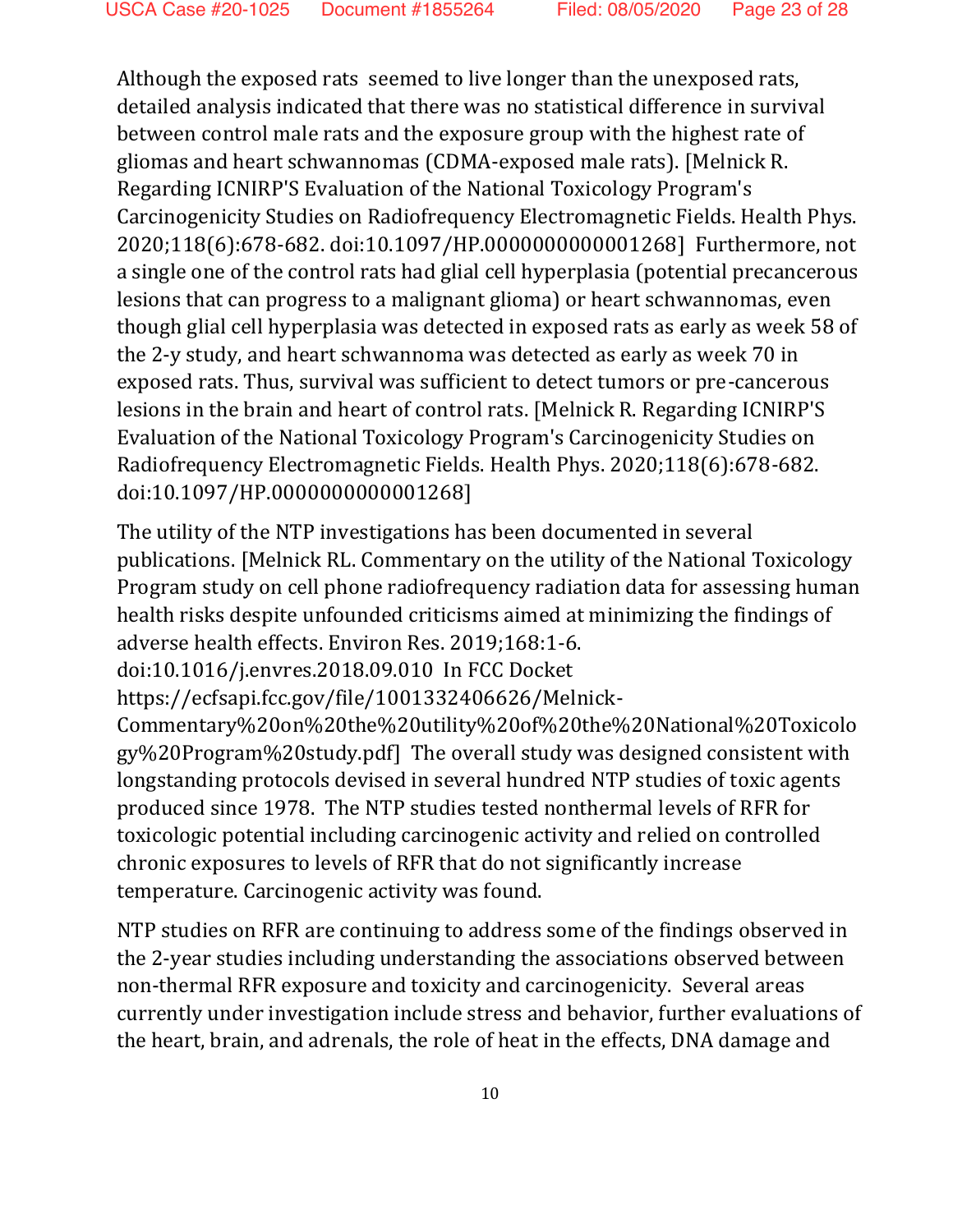repair, and establishing biomarkers of exposures/toxicity to apply to studies of newer and emerging RFR-based communication technologies.

Since completion of the NTP "cell phone" studies, there have been several studies published including the Ramazzini Institute [Falcioni et al. 2018, "Report of final results regarding brain and heart tumors in Sprague-Dawley rats exposed from prenatal life until natural death to mobile phone radiofrequency field representative of a 1.8 GHz base station environmental emission" Environmental Research] also finding an increase in heart schwannomas and brain gliomas in rats.

Overall, the NTP findings demonstrate the potential for RFR to cause cancer in humans. The independent peer review of the entire proceedings carried out by toxicologists, pathologists and statisticians independent of the NTP staff conducted March 26-28, 2018, concluded that there was "clear evidence of cancer," with respect to the schwannomas of the heart in male rats, and "some evidence of cancer" with respect to the gliomas in the male rats. In addition, that review also documented DNA damage in multiple organs along with preneoplastic lesions in cardiac and brain tissue. The DNA findings were later published by NTP scientists in another peer-reviewed publication with the conclusion: "exposure to RFR is associated with an increase in DNA damage." [Smith-Roe SL., et al., Evaluation of the genotoxicity of cell phone radiofrequency radiation in male and female rats and mice following subchronic exposure, Environ Mol Mutagen 2020; 61 (2): 276-290]

### References

- 1. [Toxicology and Carcinogenesis Studies in Hsd:Sprague Dawley SD Rats](https://ntp.niehs.nih.gov/publications/reports/tr/500s/tr595/index.html?utm_source=direct&utm_medium=prod&utm_campaign=ntpgolinks&utm_term=tr595abs)  [Exposed to Whole-Body Radio Frequency Radiation at a Frequency \(900](https://ntp.niehs.nih.gov/publications/reports/tr/500s/tr595/index.html?utm_source=direct&utm_medium=prod&utm_campaign=ntpgolinks&utm_term=tr595abs)  [MHz\) and Modulations \(GSM and CDMA\) Used by Cell Phones,](https://ntp.niehs.nih.gov/publications/reports/tr/500s/tr595/index.html?utm_source=direct&utm_medium=prod&utm_campaign=ntpgolinks&utm_term=tr595abs) Referred to by FCC in [December 4, 2019 19-126](https://docs.fcc.gov/public/attachments/FCC-19-126A1.pdf) Footnote 33 Link [https://ntp.niehs.nih.gov/publications/reports/tr/500s/tr595/index.htm](https://ntp.niehs.nih.gov/publications/reports/tr/500s/tr595/index.html?utm_source=direct&utm_medium=prod&utm_campaign=ntpgolinks&utm_term=tr595abs) [l?utm\\_source=direct&utm\\_medium=prod&utm\\_campaign=ntpgolinks&ut](https://ntp.niehs.nih.gov/publications/reports/tr/500s/tr595/index.html?utm_source=direct&utm_medium=prod&utm_campaign=ntpgolinks&utm_term=tr595abs) m term=tr595abs
- 2. Melnick R. Regarding ICNIRP'S Evaluation of the National Toxicology [Program's Carcinogenicity Studies on Radiofrequency Electromagnetic](https://pubmed.ncbi.nlm.nih.gov/32345908/)  [Fields.](https://pubmed.ncbi.nlm.nih.gov/32345908/) Health Phys. 2020;118(6):678-682. doi:10.1097/HP.0000000000001268, See also FCC filing "[Critique of the](https://ecfsapi.fcc.gov/file/107281098810734/Comments%20on%20ICNIRP%20Dr.%20Ronald%20Melnick%20%20(1).pdf)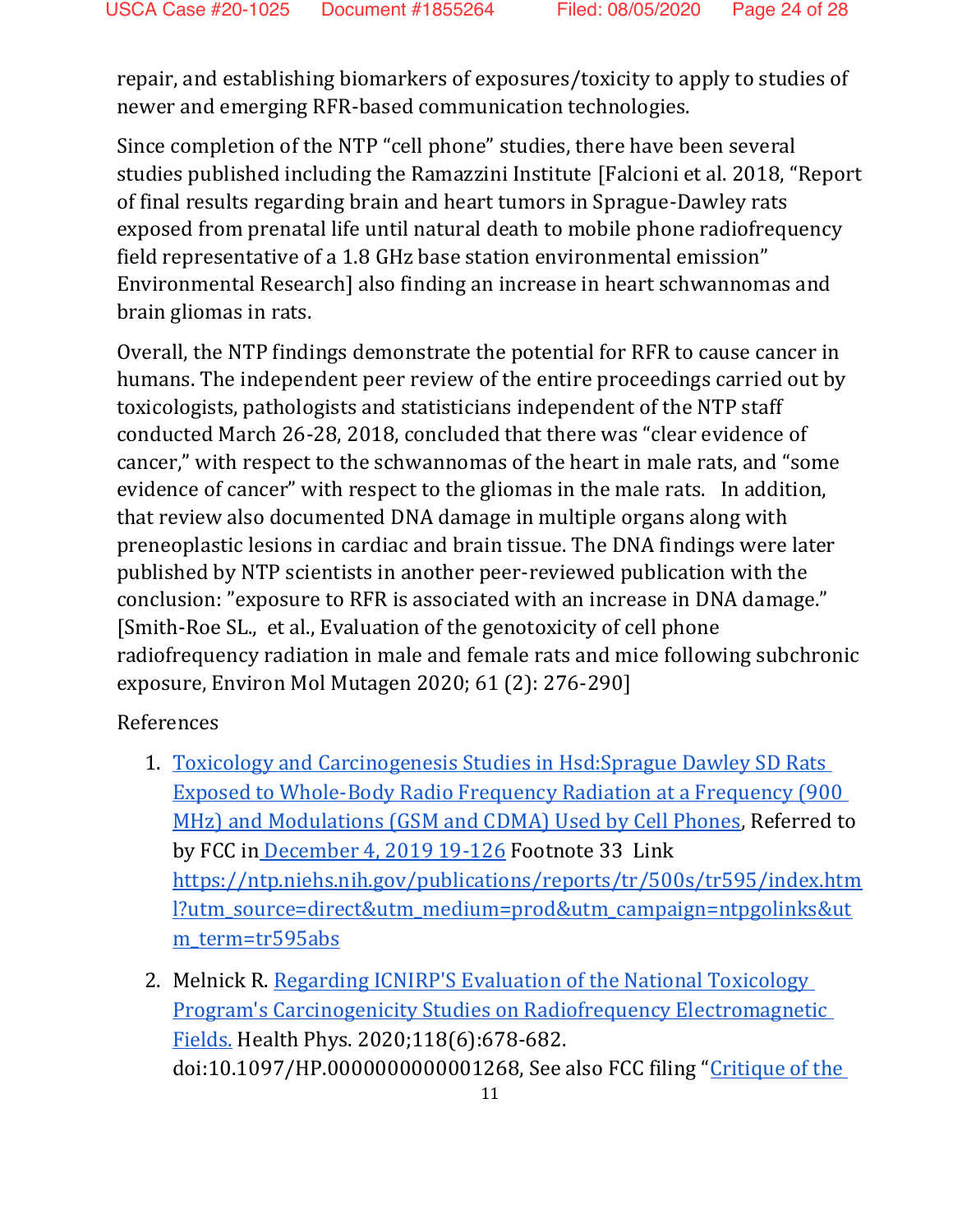[ICNIRP Note of September 4, 2018 Regarding Recent Animal](https://ecfsapi.fcc.gov/file/107281098810734/Comments%20on%20ICNIRP%20Dr.%20Ronald%20Melnick%20%20(1).pdf)  [Carcinogenesis Studies"](https://ecfsapi.fcc.gov/file/107281098810734/Comments%20on%20ICNIRP%20Dr.%20Ronald%20Melnick%20%20(1).pdf)  [https://ecfsapi.fcc.gov/file/107281098810734/Comments%20on%20IC](https://ecfsapi.fcc.gov/file/107281098810734/Comments%20on%20ICNIRP%20Dr.%20Ronald%20Melnick%20%20(1).pdf) [NIRP%20Dr.%20Ronald%20Melnick%20%20\(1\).pdf](https://ecfsapi.fcc.gov/file/107281098810734/Comments%20on%20ICNIRP%20Dr.%20Ronald%20Melnick%20%20(1).pdf)

- 3. Melnick R. [Regarding ICNIRP'S](https://pubmed.ncbi.nlm.nih.gov/32345908/) [Evaluation of the National Toxicology](https://pubmed.ncbi.nlm.nih.gov/32345908/)  [Program's Carcinogenicity Studies on Radiofrequency Electromagnetic](https://pubmed.ncbi.nlm.nih.gov/32345908/)  [Fields.](https://pubmed.ncbi.nlm.nih.gov/32345908/) Health Phys. 2020;118(6):678-682. doi:10.1097/HP.0000000000001268
- 4. Melnick RL. Commentary on the utility of the National Toxicology Program study on cell phone radiofrequency radiation data for assessing human health risks despite unfounded criticisms aimed at minimizing the findings of adverse health effects. Environ Res. 2019;168:1-6. doi:10.1016/j.envres.2018.09.010 Link in FCC Docket [https://ecfsapi.fcc.gov/file/1001332406626/Melnick-](https://ecfsapi.fcc.gov/file/1001332406626/Melnick-Commentary%20on%20the%20utility%20of%20the%20National%20Toxicology%20Program%20study.pdf)[Commentary%20on%20the%20utility%20of%20the%20National%20To](https://ecfsapi.fcc.gov/file/1001332406626/Melnick-Commentary%20on%20the%20utility%20of%20the%20National%20Toxicology%20Program%20study.pdf) [xicology%20Program%20study.pdf](https://ecfsapi.fcc.gov/file/1001332406626/Melnick-Commentary%20on%20the%20utility%20of%20the%20National%20Toxicology%20Program%20study.pdf)
- 5. Falcioni et al. 2018, "Report of final results regarding brain and heart tumors in Sprague-Dawley rats exposed from prenatal life until natural death to mobile phone radiofrequency field representative of a 1.8 GHz base station environmental emission" Environmental Research link in FCC docket

[https://ecfsapi.fcc.gov/file/10913119016386/Report%20of%20final%2](https://ecfsapi.fcc.gov/file/10913119016386/Report%20of%20final%20results%20regarding%20brain%20and%20heart%20tumors%20in%20Sprague-Dawley%20rats%20exposed%20from%20prenatal%20life%20until%20natural%20death%20to%20mobile%20phone%20radiofrequency%20field%20representative%20of%20a%201.8%20GHz%20GSM%20base%20station%20environmental%20emission.pdf) [0results%20regarding%20brain%20and%20heart%20tumors%20in%2](https://ecfsapi.fcc.gov/file/10913119016386/Report%20of%20final%20results%20regarding%20brain%20and%20heart%20tumors%20in%20Sprague-Dawley%20rats%20exposed%20from%20prenatal%20life%20until%20natural%20death%20to%20mobile%20phone%20radiofrequency%20field%20representative%20of%20a%201.8%20GHz%20GSM%20base%20station%20environmental%20emission.pdf) [0Sprague-](https://ecfsapi.fcc.gov/file/10913119016386/Report%20of%20final%20results%20regarding%20brain%20and%20heart%20tumors%20in%20Sprague-Dawley%20rats%20exposed%20from%20prenatal%20life%20until%20natural%20death%20to%20mobile%20phone%20radiofrequency%20field%20representative%20of%20a%201.8%20GHz%20GSM%20base%20station%20environmental%20emission.pdf)

[Dawley%20rats%20exposed%20from%20prenatal%20life%20until%20](https://ecfsapi.fcc.gov/file/10913119016386/Report%20of%20final%20results%20regarding%20brain%20and%20heart%20tumors%20in%20Sprague-Dawley%20rats%20exposed%20from%20prenatal%20life%20until%20natural%20death%20to%20mobile%20phone%20radiofrequency%20field%20representative%20of%20a%201.8%20GHz%20GSM%20base%20station%20environmental%20emission.pdf) [natural%20death%20to%20mobile%20phone%20radiofrequency%20fie](https://ecfsapi.fcc.gov/file/10913119016386/Report%20of%20final%20results%20regarding%20brain%20and%20heart%20tumors%20in%20Sprague-Dawley%20rats%20exposed%20from%20prenatal%20life%20until%20natural%20death%20to%20mobile%20phone%20radiofrequency%20field%20representative%20of%20a%201.8%20GHz%20GSM%20base%20station%20environmental%20emission.pdf) [ld%20representative%20of%20a%201.8%20GHz%20GSM%20base%20](https://ecfsapi.fcc.gov/file/10913119016386/Report%20of%20final%20results%20regarding%20brain%20and%20heart%20tumors%20in%20Sprague-Dawley%20rats%20exposed%20from%20prenatal%20life%20until%20natural%20death%20to%20mobile%20phone%20radiofrequency%20field%20representative%20of%20a%201.8%20GHz%20GSM%20base%20station%20environmental%20emission.pdf) [station%20environmental%20emission.pdf](https://ecfsapi.fcc.gov/file/10913119016386/Report%20of%20final%20results%20regarding%20brain%20and%20heart%20tumors%20in%20Sprague-Dawley%20rats%20exposed%20from%20prenatal%20life%20until%20natural%20death%20to%20mobile%20phone%20radiofrequency%20field%20representative%20of%20a%201.8%20GHz%20GSM%20base%20station%20environmental%20emission.pdf)

6. Smith-Roe SL., et al., Evaluation of the genotoxicity of cell phone radiofrequency radiation in male and female rats and mice following subchronic exposure, Environ Mol Mutagen 2020; 61 (2): 276-290 NTP study Referred to by FCC in [December 4, 2019 19-126](https://docs.fcc.gov/public/attachments/FCC-19-126A1.pdf) Footnote 33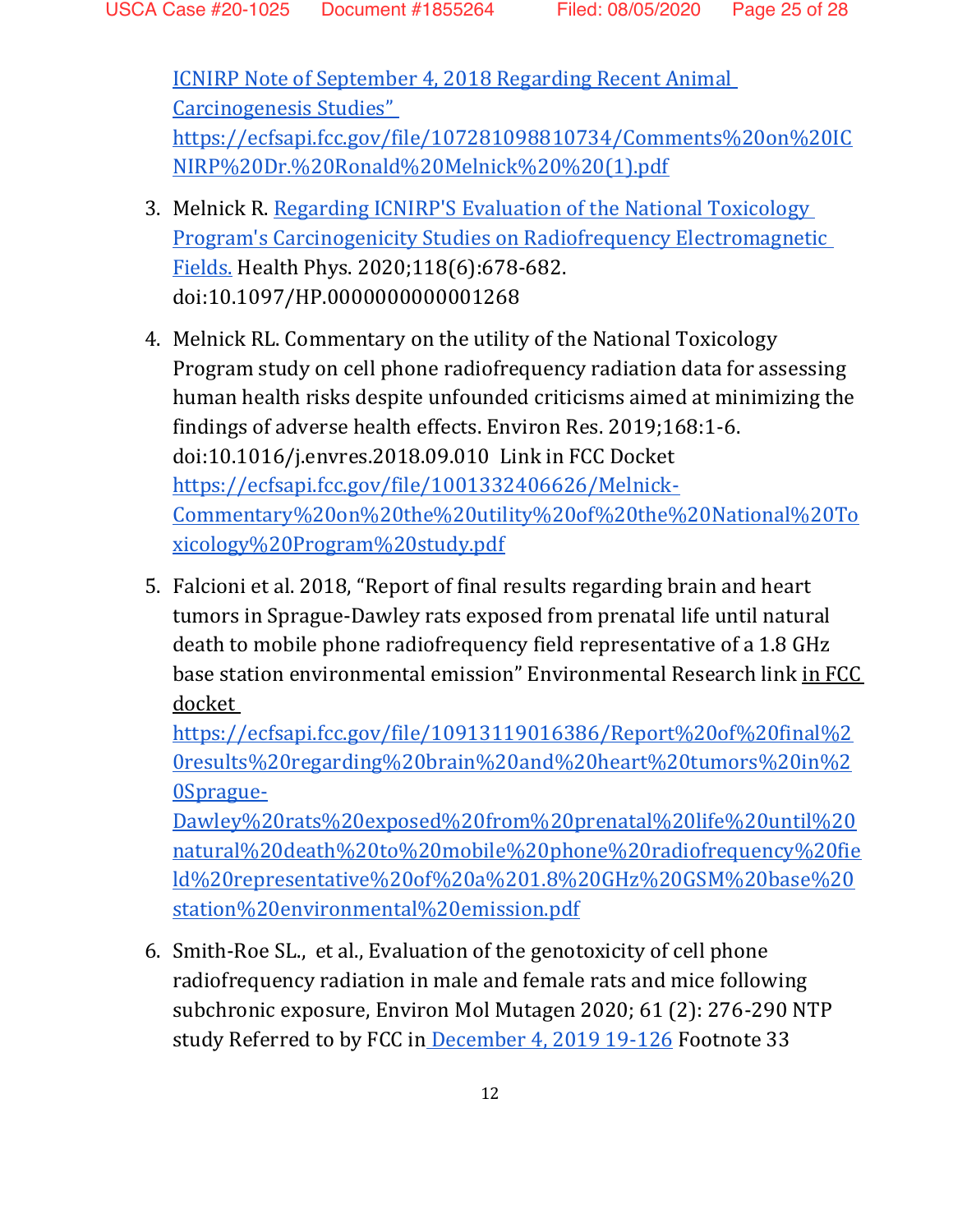### **CONCLUSION**

The Court should reverse the FCC's decision.

Respectfully submitted,

*/s/ Stephen L. Goodman* Stephen L. Goodman Stephen L. Goodman, PLLC 532 North Pitt Street Alexandria, Virginia 22314 stephenlgoodman@aol.com (202) 607-6756

*Counsel for Amicus Curiae*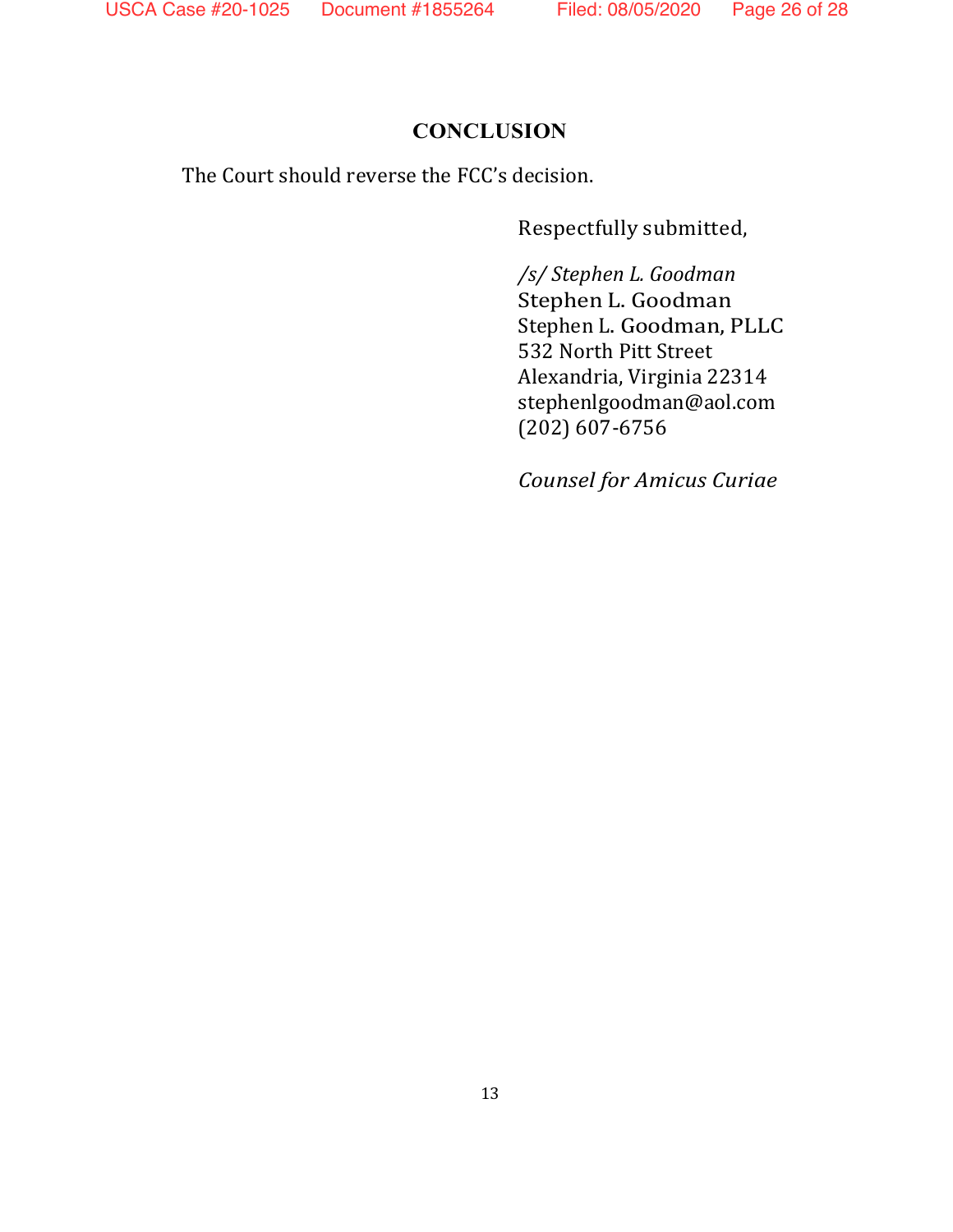### **CERTIFICATE OF COMPLIANCE**

This brief complies with the type-volume limitation of Rule 29(d) of the Federal Rules of Appellate Procedure because this brief contains 3154 words, excluding the parts of the brief exempted by Rule 32(a)(7)(B)(iii) of the Federal Rules of Appellate Procedure and Circuit Rule 32(a)(2).

This brief complies with the typeface and type-style requirements of Federal Rules of Appellate Procedure 32(a)(5) and 32(a)(6) because the brief has been prepared using Microsoft Word 2013 in 14-point Cambria font, which is a proportionately spaced typeface.

> */s/ Stephen L. Goodman* **Stephen L. Goodman**